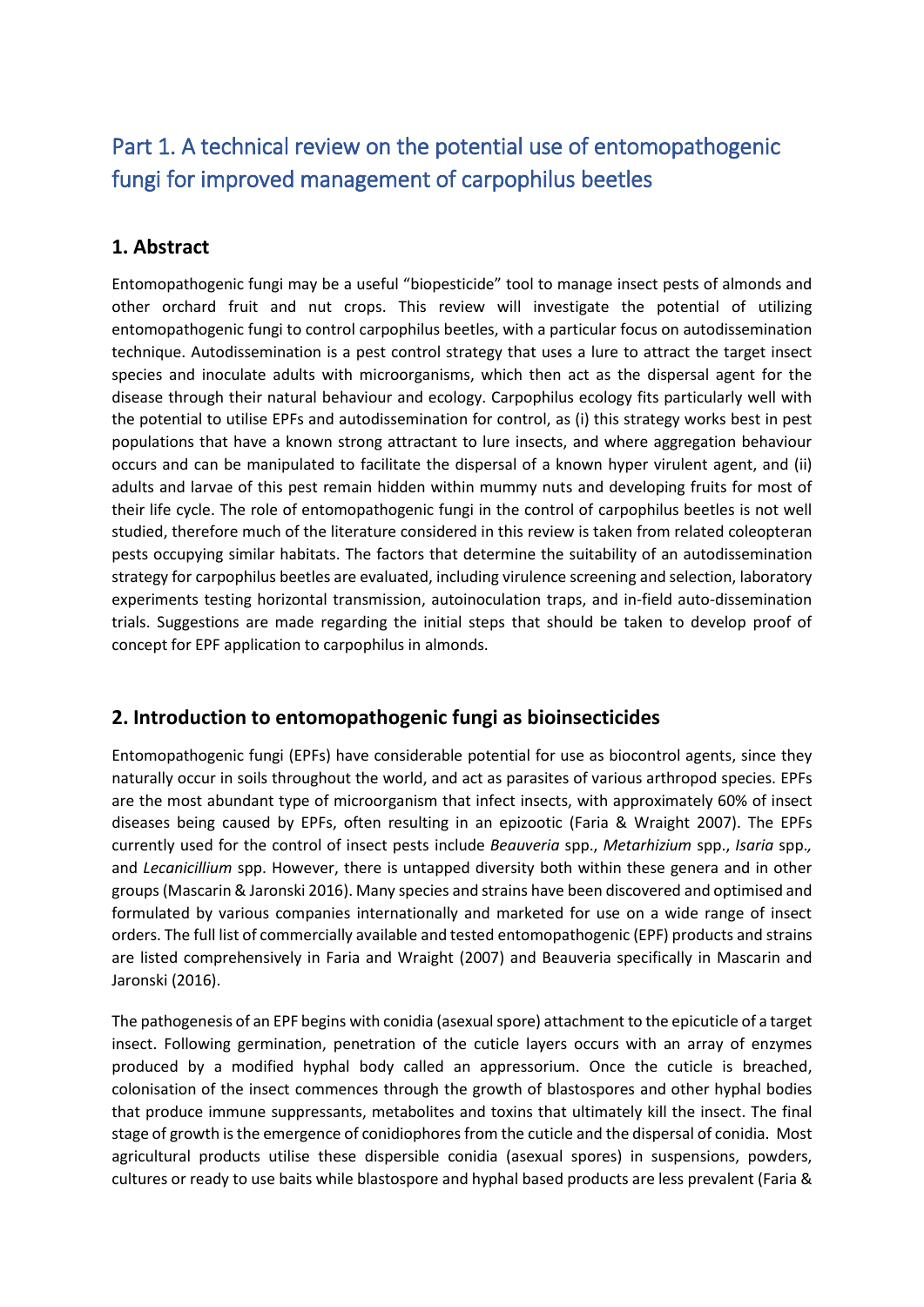Wraight 2007, Mascarin & Jaronski 2016). The aqueous solutions of conidia are frequently emulsified with Tween 80 or similar product to aid in the homogenous dispersal of hydrophobic conidia, or an oil suspension is used. Different emulsifiers can have a stimulatory or inhibitory effect on germination and vegetative growth rate, dependent on strain and concentration, however this is not always transferable to insecticidal potential (Mwamburi et al. 2015).

The two main entomopathogenic fungi control strategies that are employed in orchard-analogous settings are (i) autodissemination to an overwintering population (Dowd & Vega 2003) and (ii) whole tree and understory sprays (Vera et al. 2011). Each program has specific requirements regarding formulation for application and additives that optimise the pathogen performance. For almonds, entomopathogenic fungi are better suited to post harvest (April-June) or early spring application program when pests are actively moving to or from overwinter niches at times when negating crop damage is critical. Implementation at this time may result in a greater percentage of population control, below damage threshold levels, that can be achieved with lower trap density, reducing cost while conditions will be suitable for fungal growth. Applications of biopesticides around hull-split may have limited potential due to the slower lethal time however synergy with sub-lethal doses of chemical insecticides could negate this issue (Akhanaev et al. 2016). Approaching December, fungicide application may be required to control hull rot and other diseases, and would be incompatible with an entomopathogenic fungi program. Additionally harsher climatic conditions and greater UV exposure may reduce efficacy (Mascarin & Jaronski 2016). Due to advantageous conditions for an autodissemination control strategy, this will be explored with specific reference to Carpophilus beetles. Relevant literature will be used to guide and inform the experimental procedure required to verify this strategy.

## **3. Virulence screen and strain selection**

### **3.1 Bioassays**

To test the susceptibility of a target pest to EPFS, a laboratory bioassay is generally conducted. Most bioassays on Coleoptera employ the use of emulsified conidial suspensions in water at concentrations of  $1x10^6$  to  $1x10^8$  conidia/ml that is applied as a whole insect immersion or contamination of substrate. This is a simple and precise way to administer a set dosage to provide an assessment of the strain virulence on the target pest. Looking into fungal bioassays conducted on other beetle orders provides insight into the potential of each fungus and guides experimental design. Whole insect immersion was used to test adult emerald ash borer (*Agrilus planipennis*) in suspensions of three strains of *Beauveria bassiana* and two strains of *Metarhizium anisopliae* at 10<sup>6</sup> and 10<sup>7</sup> conidia/ml (Liu & Bauer 2006). The Mycotech Corp. developed *B. bassiana* strain GHA had the lowest mean survival time (MST) of 4.6 and 4.2 days at both concentrations while the remaining isolates had an MST of 5.6 or less indicating that all strains were quite effective against the target, but that one strain (GHA) was the most virulent. In selecting an agent for sweet potato weevil, Ondiaka et al. (2008) conducted a more comprehensive conidial suspension spray assay. Eight strains of *M. anisopliae* and four of *B. bassiana* were selected for mortality rate bioassays and median lethal time ( $LT_{50}$ ) assessment. The inclusion of this data provided a clearer picture of the virulence of the large range of strains as several isolates had similar mortality rates but different  $LT_{50}$ . In addition to this information, spore germination counts for each strain were conducted to confirm the viability of the preparations. The methods from these studies are a suitable guide for bioassay design with carpophilus beetles, using a wide range of strains, assessing mortality rate and  $LT_{50}$ , checking spore viability and testing a range of concentrations give a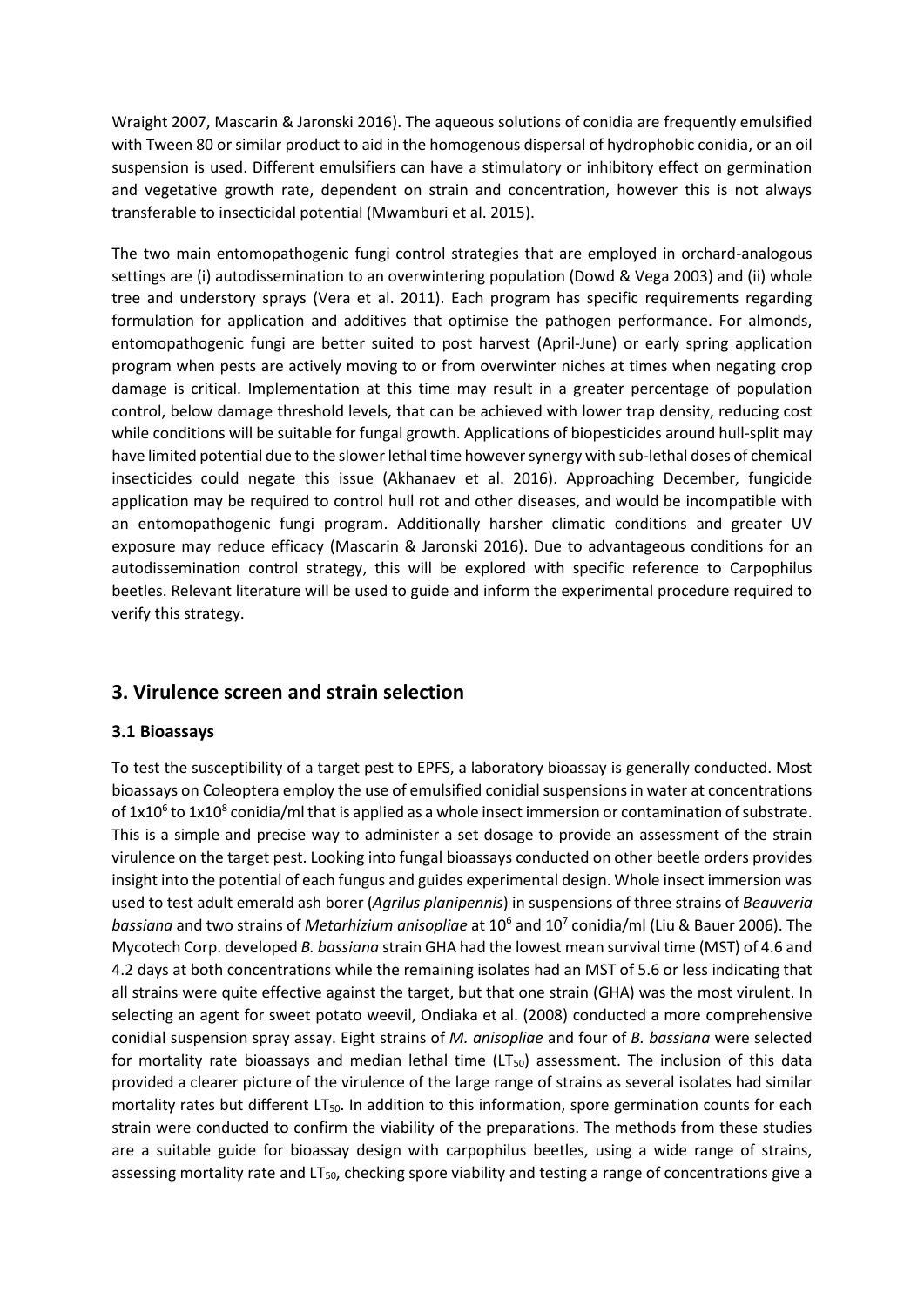detailed assessment of virulence. The immersion inoculation method is simple procedure to administer a consistent conidial dose, however given the anticipated trap inoculation method a conidial powder impregnated fibre may be appropriate.

There are few bioassay studies testing EPF virulence on carpophilus or nitidulid beetles. Muerrle et al. (2006), looked at small hive beetle (*Aethina tumida*) and demonstrated a 74% mortality rate with a *B. bassiana* conidial suspension impregnated on a cotton bud medium compared to much lower rates with other *M. anisopliae* and *H. illustrus* species. This study is useful as a rough guide for showing that nitidulid beetles are susceptible to a particular species, however poor bioassay design limits the strength of evidence as there was no indication of suspension concentration, spore viability, and toxic conidial load. Spore concentration and germination rate was considered bioassays conducted by Husberg and Hokkanen (2001) of *M. anisopliae* on *Meligethes aeneus* (nitidulidae). The suspension spray on substrate assay registered an average mortality rate of 85% was confirmed as a result of mycosis with incubation of surface sterilised dead beetles. In unpublished data from Dowd and Vega 90% of the test *Carpophilus lugubris*insects died three days after walking through a sporulating culture plate of commercial *B. bassiana* strain AF-4 and led them to conduct further studies on autodissemination potential that will be discussed later. This method of inoculation is expected to transfer very high rates of conidia that would not be replicated in field traps, a known dose bioassay technique is recommended.

| Beetle species    | Inoculation method  | Agent(s)      | Result                                    | Reference      |
|-------------------|---------------------|---------------|-------------------------------------------|----------------|
| Meligethes aeneus | Conidia suspension  | M. anisopliae | 85% mortality rate after 5 days           | Husberg &      |
| (Coleoptera:      | on substrate        |               |                                           | Hokkanen       |
| Nitidulidae)      |                     |               |                                           | 2001           |
| Aethina tumida    | Conidia suspension  | B. bassiana   | 74.00 ± 8.94% mortality after 24 days     | Muerrle et al. |
| (Coleoptera:      | on substrate        | M. anisopliae | 12.00 $\pm$ 8.37% mortality after 24 days | 2006           |
| Nitidulidae)      |                     | H. illustris  | $2.00 \pm 4.47\%$ mortality after 24 days |                |
| Carpophilus       | Beetle walking      | B. bassiana   | 90% mortality after 3 days                | Fernando       |
| lugubris          | through sporulating | strain AF-4   |                                           | Vega           |
| (Coleoptera:      | cultures            |               |                                           | unpublished    |
| Nitidulidae)      |                     |               |                                           | data           |

### **3.2. Summary of EPFs tested on nitidulid beetles**

The papers discussed specify that *B. bassiana* and *M. anisopliae* are pathogenic to nitidulid beetles and testing with these species is a good place to start. However, as there is considerable variation of virulence within these species, testing as many isolates as available is recommended. In Australia there are two APVMA registered *Beauveria bassiana* products for use on thrips, aphids and similar soft bodied insects, and five Metarhizium products, two granule formulations for beetle larvae in soil and three different suspension formulations (oil immersion, oil suspension, ULV) for Australian Plague Locust. Internationally there are 37 *B. bassiana*, 22 *M. anisopliae*, 7 *B. brongniartii* and 1 *I. fumosorosea* commercially listed agents for use against coleoptera with one *M. anisopliae* strain listed for Nitidulidae (Faria & Wraight 2007). With the limited availability of commercially available products in Australia isolation of fungi from the target pest range may be required.

### **3.3. Temperature**

In considering the effectiveness of a fungal biocontrol program, of equal importance to strain virulence/pathogenesis is the optimal temperature range of the strain. Average temperature will vary widely depending on the program and season of application (Mildura winter average temperature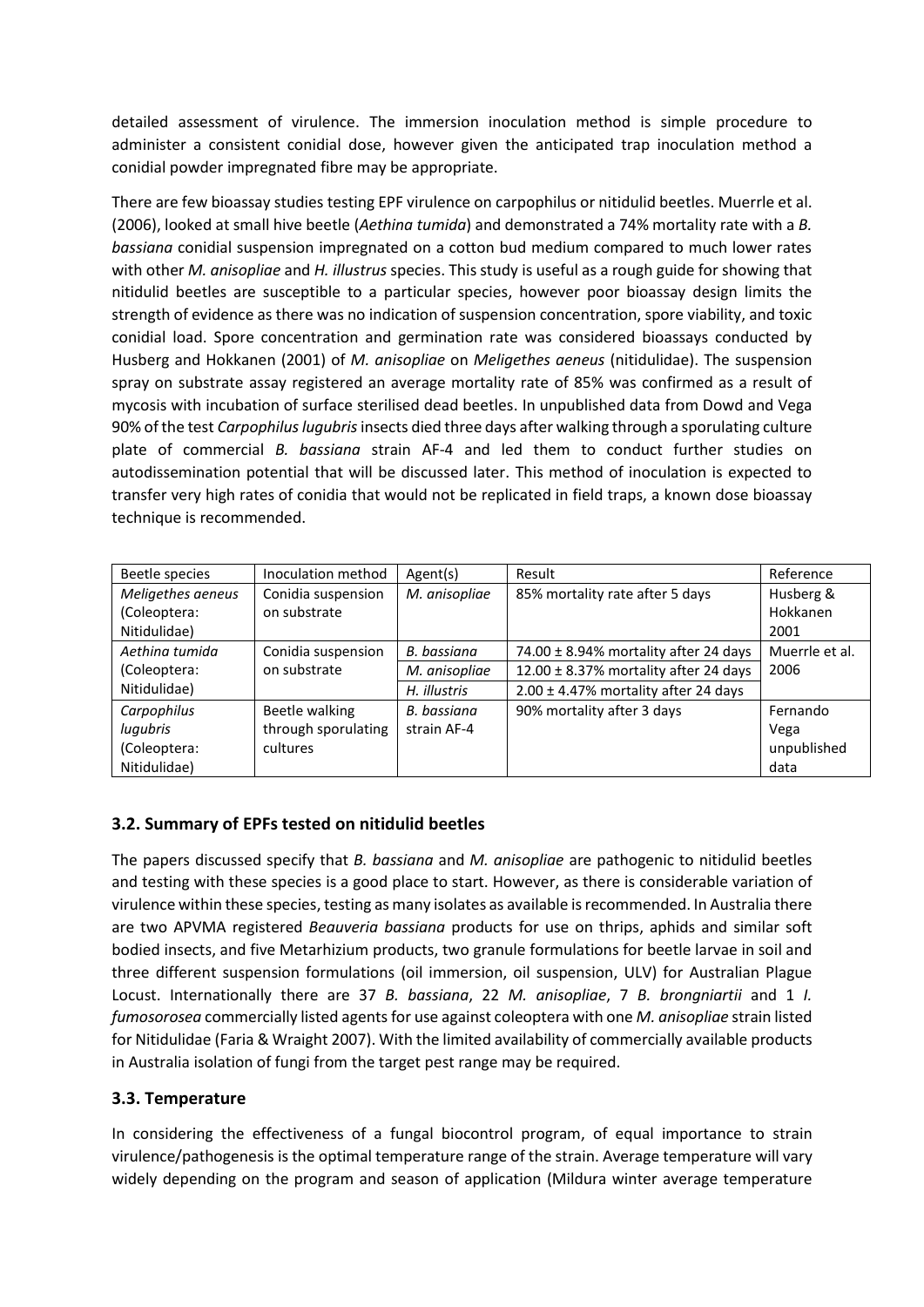13<sup>o</sup>C, summer average 25<sup>o</sup>C), a fungus that will thrive in the required setting is needed. Two comprehensive studies by Fargues et al. (1997) and Ouedraogo et al. (1997) investigated the temperature effect on *in vitro* vegetative growth of numerous *B. bassiana*, *M. anisopliae* and *M. flavoviride* isolates from a diverse range of climatic regions. The optimum growth rate was usually observed at 25 to 30°C but several strains of *B. bassiana* and *M. anisopliae* had growth rates of approximately 60% at 15°C. The information from these studies shows the potential of effective fungal growth of both *Beauveria* and *Metarhizium* at lower temperatures, however *in vitro* vegetative growth and pathogen establishment leading to insect mortality is not necessarily linked. To explore the interactive effect of low temperatures on EPF efficacy on coleopteran species, Doberski (1981) conducted a 1x10<sup>5</sup> conidia/ml fungal dip bioassay on elm bark beetle larvae at temperatures from 2 to 20 degrees with six EPF isolates. The Beauveria and Paecilomyces (now known as Isaria) isolates reduced survival time at 6°C but was twice as effective at 10°C. A more recent study by Klingen et al. (2015) tested six EPF isolates collected from Norway on black vine weevil. A 50% mortality rate was recorded by one *B. pseudobassiana* and one *M. brunneum* strain at 12°C with an associated LT<sub>50</sub> of four weeks. These results are supportive of action winter application indicating the fungal pathogens are active below the 13°C average of Mildura. The longer median lethal time associated with lower temperature is not a major hinderance to the program as the target beetles and larvae will have long development times in these periods.

The rate of sporulation of cadavers is dependent on temperature and humidity. Cadaver sporulation is important for direct horizontal transmission of the agent and habitat contamination, which will be discussed further in proceeding sections. Arthurs and Thomas (2001) found optimal conidia production at 25°C in with cadavers in contact with damp substrate, while relatively little *M. anisopliae* conidia production occurred on acridid cadavers at  $15^{\circ}$ C, reduced to zero at  $10^{\circ}$ C. Fargues and Luz (1998) observed significantly reduced *B. bassiana* sporulation in hemipteran cadavers when relative humidity was reduced however, Carpophilus beetles have been observed to prefer mummy nuts located around irrigation systems where the nuts are moist, possibly negating this factor. Temperature is going to be a key factor in selecting a strain that will have a high mortality rate,  $LT_{50}$  and sufficient cadaver sporulation in order to have a significant impact on Carpophilus populations.

## **4. Autodissemination**

An EPF-based control system utilising attractant lures to trap and inoculate wild pest populations with an agent, and then automatically distribute the agent to the remaining population, is particularly appealing. It is potentially a low cost, low environmental impact method of pest control due to the targeted nature of the program, which requires minimal amounts of inoculum and has limited offtarget damage. This strategy works best in pest populations that (i) have a known strong attractant to lure insects, and (ii) where aggregation behaviour occurs and can be manipulated to facilitate the dispersal of a known hyper virulent agent that can cause an epizootic in target populations. The factors that determine the success of an autodissemination program are the rate of attraction and inoculation in the trap and the dispersal through horizontal transmission from infected beetle to untreated beetle. Horizontal transmission is mediated by the aggregation and proximity of beetles, the ratio of treated to untreated beetles, the rate of transfer through sexual contact, duration of contact, the time after inoculation to contact, and cadaver sporulation among other factors. Experimentally testing these factors will establish the likelihood of success of this program in Carpophilus beetles and will be discussed in the proceeding sections.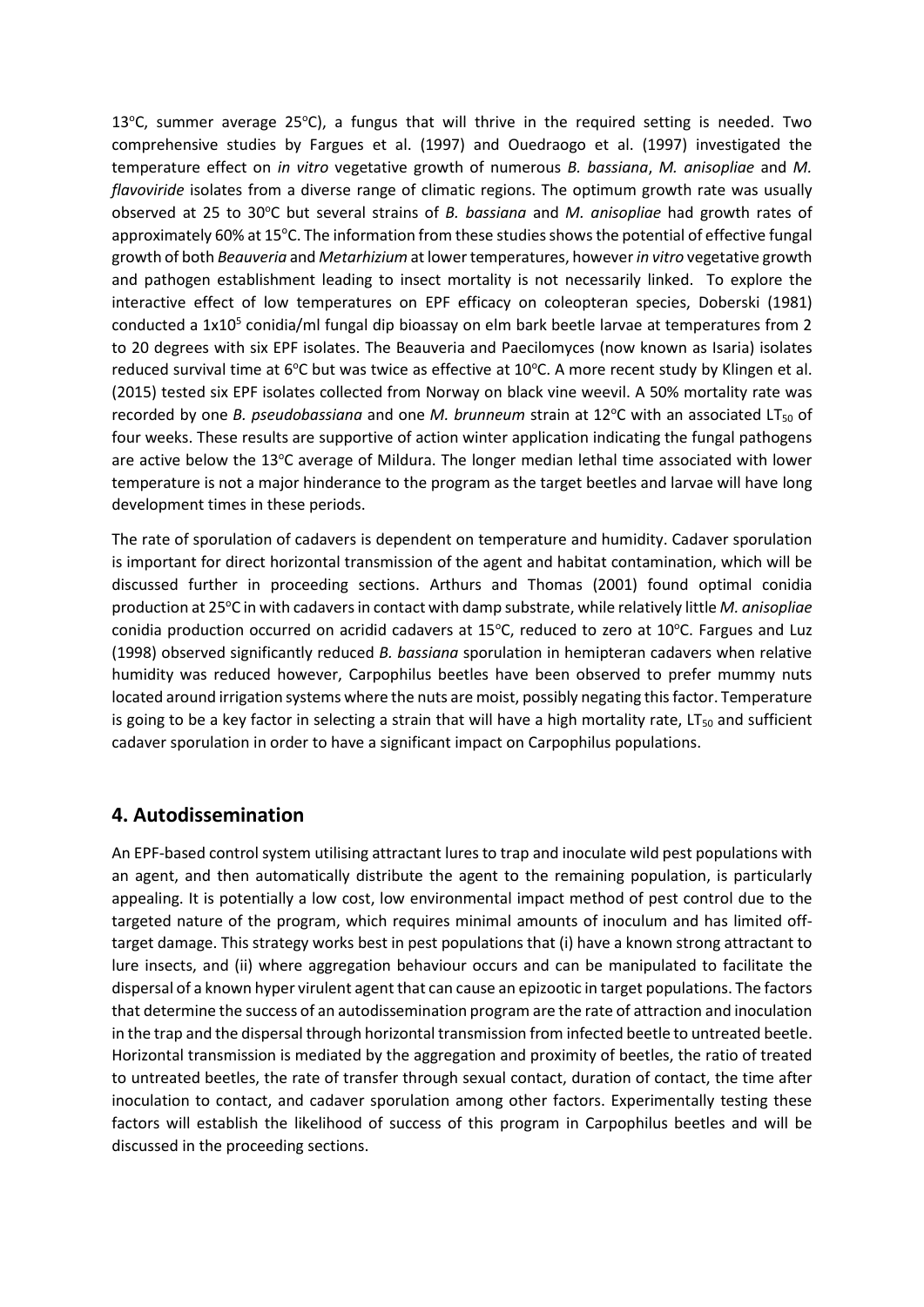### **4.1 Horizontal transmission – laboratory trials**

### **Insect ratio on transmission rate of aggregated adults**

Horizontal transmission of fungal spores from inoculated adults to untreated conspecifics either through mating or aggregation is the critical aspect determining the success or failure of an entomopathogen autodissemination program. The ratio of fungus infected beetles and untreated beetles has been shown to affect the mortality rate of untreated specimens. This is an important factor to consider as autodissemination strategies rely on a minority of inoculated adults passing the pathogen to the rest of the population: therefore, a high transfer rate is critical. Modest declines in mortality rate were seen in spruce bark beetle, with ratios increasing from 1:1 to 1:20 *B. bassiana* treated to untreated beetles of 90% and 75% respectively after 7 days (Kreutz et al 2004). Supporting this, Kocacevik et al. (2016) found 100% mortality rates in all bioassays of ratios from 100% to 25% on the same species after 15 days using *Beauveria pseudobassiana,* indicating that a lethal conidia dose can be transferred to a large number of beetles from a single treated conspecific. A study by Getahun et al. (2016) of *Metarhizium* spp. on sorghum chafer tested the effect of exposure time of the untreated insect to an infected adult on the mortality rate and found 17 – 34.4% mortality rate from a 2-hour exposure, and 47-59% mortality from 24 h after 15 days, demonstrating greater transmission with longer interaction. Horizontal dissemination of a fungal biocontrol agent among carpophilus beetles aggregating in overwintering niches is supported by the findings presented as it is expected the adults will have a long duration of close contact. Experimental trials assessing this factor in carpophilus beetles is advised, with emphasis placed on the impact of multiple mummy nut refuges on insect interaction.

#### **Sexual transmission**

Sexual transmission is a significant component of horizontal transmission, initiating an extended period of contact for potential dispersal of an agent. Kreutz et al. (2004) found a single sexual contact between a *B.bassiana* treated spruce bark beetle male and an untreated female was observed to transfer a lethal dose of  $1.2x10^4$  conidia, with a mean survival time of 3.7 days and a mycosis rate of 96.5%. Similar transmission rates were observed with a male or female vector with red palm weevil (Dembilio et al. 2010). Ugine et al. (2014) examined the effect of time between inoculation point and secondary contact by increasing the postexposure time in sexual transmission of *M. brunneum* with Asian longhorn beetle. The indirectly exposed females had a 100% mortality rate when exposed to males inoculated from 0 h to 48 h previous, while the median days to death ( $LT_{50}$ ) increase by 25% after 24 h and 90% after 48 h indicating that while conidia transfer decreased over time after 48 hours a lethal dose was transferred. The studies presented here give a good indication that transmission through sexual contact can be high even under a range of constraints expected in field settings. These experiments would be appropriate to replicate with *Carpophilus* spp. and expanded to include the impact of flight on attachment of conidia and transmission rate.

### **Cadaver transmission**

Sporulating cadavers are an additional factor that contribute to horizontal transmission through insect/cadaver interaction and contamination of habitat substrate. Sweet potato weevil adults in a container with a sporulating cadaver had a mortality rate of 63% after 12 days (Dotaona et al. 2017). The result is supportive in the context of *Carpophilus* spp. as it is expected that aggregation points in mummy nuts and other small niches would be conducive to this mode of transmission, in addition to providing a valuable contamination point for larvae and other pests occupying this niche. Removal and destruction of mummy nuts is a large part of current pest control methods as carpophilus beetles and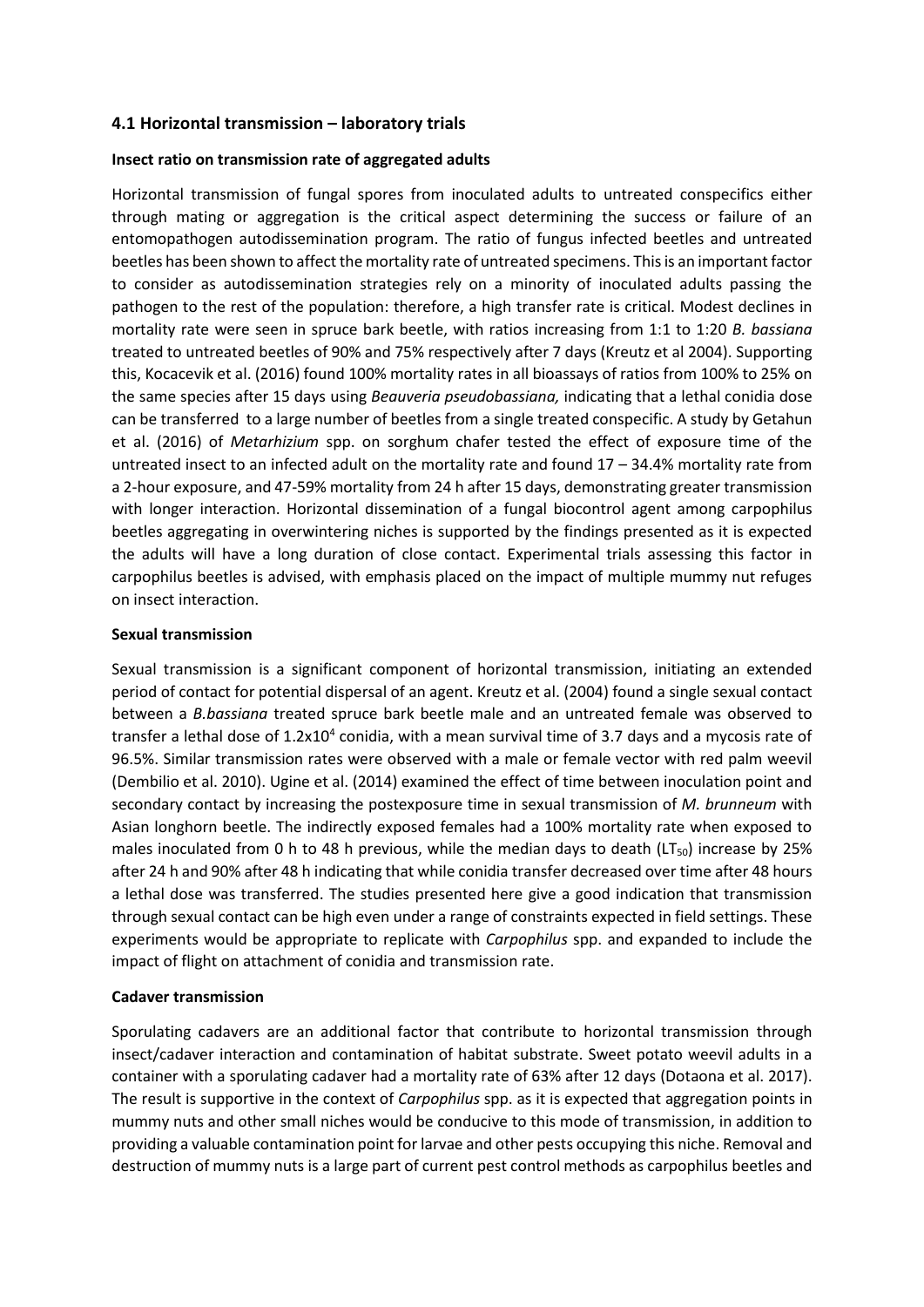carob moth are thought to utilise them for overwinter shelter. If these refuges can be contaminated with a large amount of conidia through cadaver sporulation this labour-intensive aspect to pest management may be mitigated. As mentioned previously cadaver sporulation can be highly impacted by temperature and humidity, testing of these variables in the context of almond orchards will be required as it will be a key factor for the extended transmission of the agent.

### **4.3. Autoinoculation trap**

To study attraction and inoculation Vega et al. (1995) produced a device that exhibited high rates of attraction and contamination of *Carpophilus lugubris* with a marker dye from a simple trap design. Pheromone packages (male and female attracting) have been developed by Bartelt and Hossain (2010) that elicit a very high attraction of carpophilus species associated with stone fruit, and these have been effectively integrated into attract-and-kill traps together with "co-attractant" blends based on fermenting peaches. A new powerful attractant specifically for carpophilus in almonds is currently under development in Hort Innovation project AL16009. Various modifications have been made to existing commercial pheromone traps with ease to deliver a lethal dose and auto-release effect (Klein & Lacey 1999). Mota et al. (2017) tested an autoinoculation device designed for coffee berry borer that had *B. bassiana* conidia impregnated in fabric on trap exit tubes. 2.9x10<sup>5</sup> conidia were acquired per insect after a 5 second contact, which had an associated mortality rate of 88.5% when maintained in the lab. Similarly, the trap developed by Lyons et al. (2012) delivered a *B. bassiana* dose of 5.79x10<sup>5</sup> conidia per emerald ash borer beetle, resulting in an MST of 13.7 days after the trap and inoculum had 29 days in the field. Delivery of a substantial conidial load is essential in achieving a high mortality rate, median lethal time (LT<sub>50</sub>) and effective horizontal transmission, if this can be achieved in an autoinoculation trap with a long operative field time the economic case for this method of pest control is strengthened. The trap designs discussed here indicate that these requirements can be met.

### **4.5 Autodissemination field trails**

The body of evidence supporting the horizontal transmission of EPFs among a number of different beetle species in lab-based bioassays demonstrates the potential use of these agents in an autodissemination pest control scheme, and in-field studies have been conducted to develop the theory in various beetle species. In-field large cage experiments containing four spruce trunks with a 1:1 ratio of *B. bassiana* (in the form of Boverol® conidia dust) treated spruce bark beetle adults and untreated conspecifics showed significant reductions in bore damage, numbers of larvae and pupae and a 99% mortality rate of adults compared to 52% in the control treatment (Kreutz et al. 2004). Yasuda (1999), testing *B. bassiana* autodissemination for control of sweet potato weevil, found the system to be effective in the attraction, inoculation and killing of males with a peak mortality rate of 96.2% after 3 weeks of trap placement that remained as high as 60% four weeks after the removal of the trap. Horizontal transmission to female weevils was indicated through a roughly 30% increase in female mortality of the trial period and a 30% incidence of fungal contamination of live trapped beetles compared to 5% in the control at the three-week mark. While results from this trial were promising, subsequent studies on EPFs and sweet potato weevil conducted by Ondiaka et al. (2008) and Reddy et al. (2014) focused on the efficacy of broad scale sprays and insecticide synergy. Autodissemination was discussed as a potential control strategy but was not explored in these studies. Mota et al. (2017) had a lot of success with the autoinoculation device discussed earlier and development of a trap with higher attraction rates is underway, however commercial application is yet to be seen. Although these studies show promising results for autodissemination programs on coleopteran pests, none have yet progressed beyond pilot studies thus far.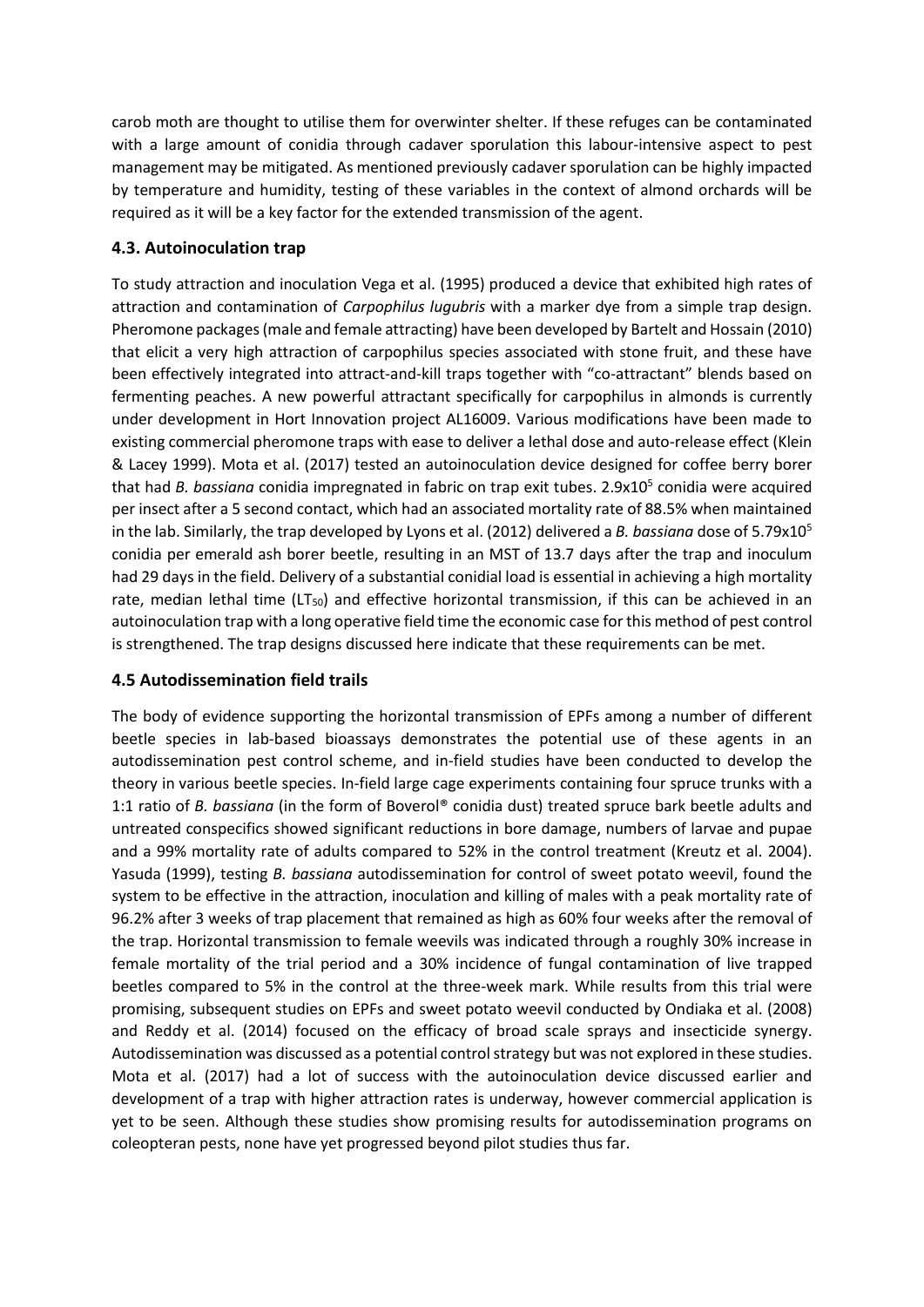Focussing specifically on carpophilus beetle, the ability of sap beetle (*Carpophilus lugubris*) to carry and spread *B. bassiana* was tested by Dowd and Vega (2003) in a multiyear field study. The study did not record a reduction in population size or associated damage of *C*. *lugubris,* however a high frequency of beetles were re-trapped with the test strain indicating that it was present amongst the overwintering population. Recording the presence in the field of the agent with re-trapping and DNA verification is an important method to quantify dissemination and should be employed along with damage and population surveys. *Carpophilus freemani* have also been investigated for use as a vector of *B. bassiana* to European corn borer (*Ostrinia nubilalis*) and have demonstrated the capacity to carry spores on their cuticle and in faeces that led to the mortality of *O. nubilalis* larvae occupying the same corn tunnel. However, there was no quantitative measure of the rate of transmitted spores or pathogenicity on *C. freemani* (Bruck & Lewis 2002). This study is supportive of *Carpophilus* spp. vectoring fungal spores and indicates the potential for lethal doses of conidia to be transferred to the cryptic habitat these beetles occupy. Field studies will be useful to indicate when autodissemination traps will be most effective as substantial inter-niche movement is required to vector the agent in epizootic proportions. Beetles are likely to be inactive during the winter limiting the transmission potential at this time, however beetles moving into these niches after harvest and emergence after winter are possible implementation opportunities.

## **5. Conclusion**

The current pest control for carpophilus beetles in almonds and other fruit and nut orchards are labour intensive, high cost methods, which have limited coverage. This highlights the need for developing novel and comprehensive pest control strategies that can function effectively as part of an IPDM program. We present evidence from a range of studies suggesting that *Carpophilus* species are an ideal candidate for an EPF-autodissemination control program aimed at reducing pest populations. The aggregating behaviour of the insect, together with the mummy nut habitat within the orchard, support high fungal virulence, effective horizontal transmission, and high coverage in a cryptic habitat (inside nuts); and not only for this species but for the carob moth, which shares the same niche. Entomopathogen autodissemination is very host specific, with limited impact on beneficial predators and parasites that support orchard health and suppress other pests from emerging. The fungal pathogens discussed are naturally abundant and pose a low risk to the wider ecosystem or humans through both occupational exposure and consumption. Many factors can limit the effectiveness of an autodissemination program once it goes to the field, and emphasis should be placed on rigorous laboratory-based bioassays before field trials commence. Biopesticide programs can be particularly variable and it is therefore crucial to ensure growers are not let down with an unsatisfactory performance resulting from poorly planned field trials in which they are involved. Efforts to alleviate this variability include advances in genetic modification, formulation, and synergistic use with other microbial agents and sub-lethal pesticide that increase virulence and hardiness of fungal pathogens, while optimisation of fermentation is helping to reduce production costs and product stability. Development of a successful autodissemination program with carpophilus beetles in almond orchards would be readily transferable to other affected fruit and nut orchards, and would encourage ecologically beneficial pest control strategies within the wider agriculture system.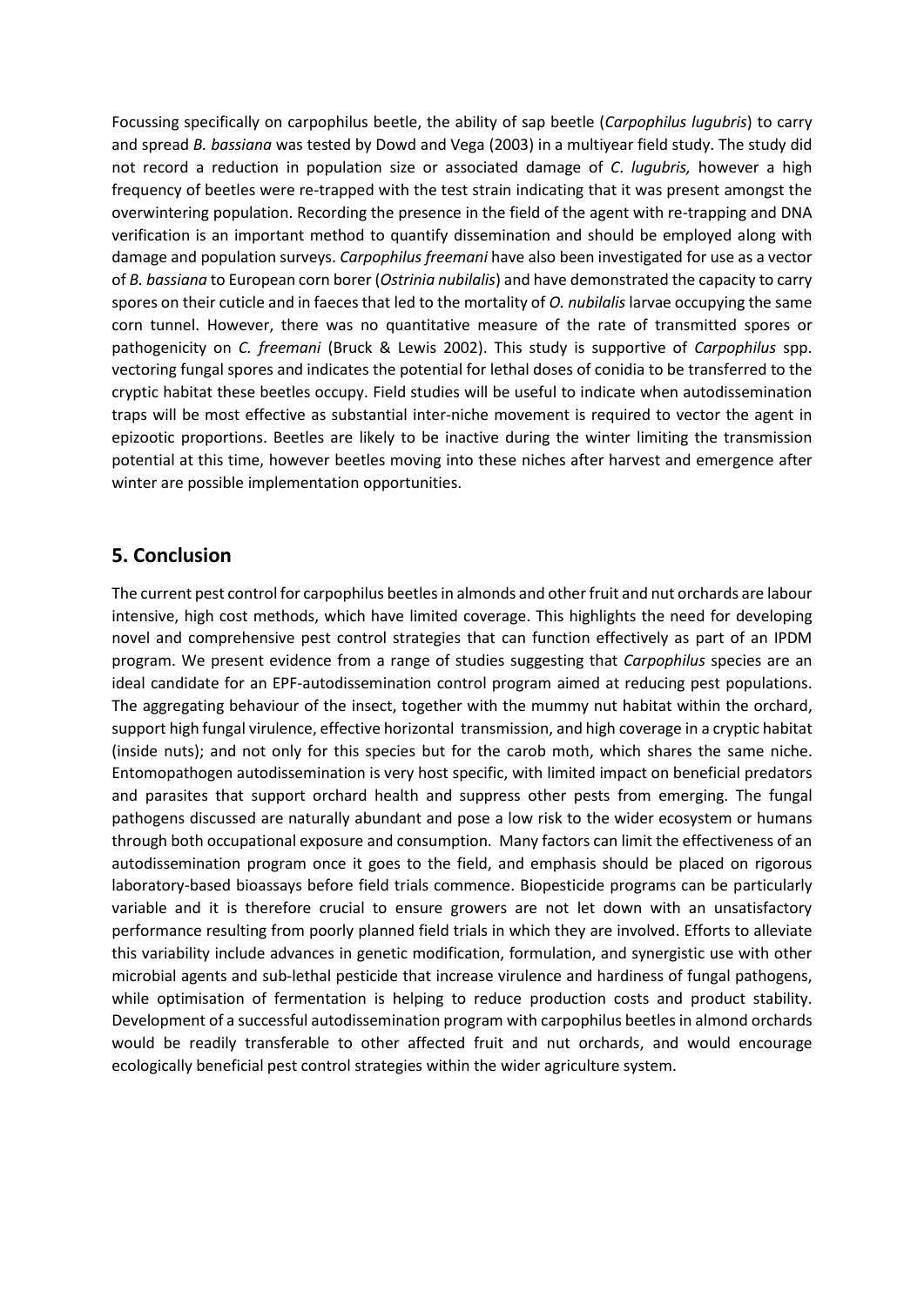## **6. Recommended experimental trials for a carpophilus beetle autodissemination program**

- 1. Virulence screen and strain selection experiments
	- a. Mortality rate at varying concentrations
	- b. Median lethal time
	- c. Temperature range of agent
- 2. Laboratory based horizontal transmission experiments
	- a. Mortality rate with increasing ratio of treated to untreated beetles with multiple mummy nut refuges (with assessment of fungal contamination of the mummy nuts at the end of trial
	- b. Cadaver spore production in mummy nuts over seasonal conditions
	- c. Mortality rate from sexual transfer
	- d. Impact of time between inoculation and transmission on mortality (plus effect of flight)
- 3. Autoinoculation trap development and testing
	- a. Rate of attraction
	- b. Conidial dose per inoculation
	- c. Field longevity of spores
- 4. Field trials
	- a. Rate of attraction in the field
	- b. Survey for the presence of the agent in the field of mummy nuts for adults with specific agent (DNA verified)
	- c. Assessment of population impact through re-trapping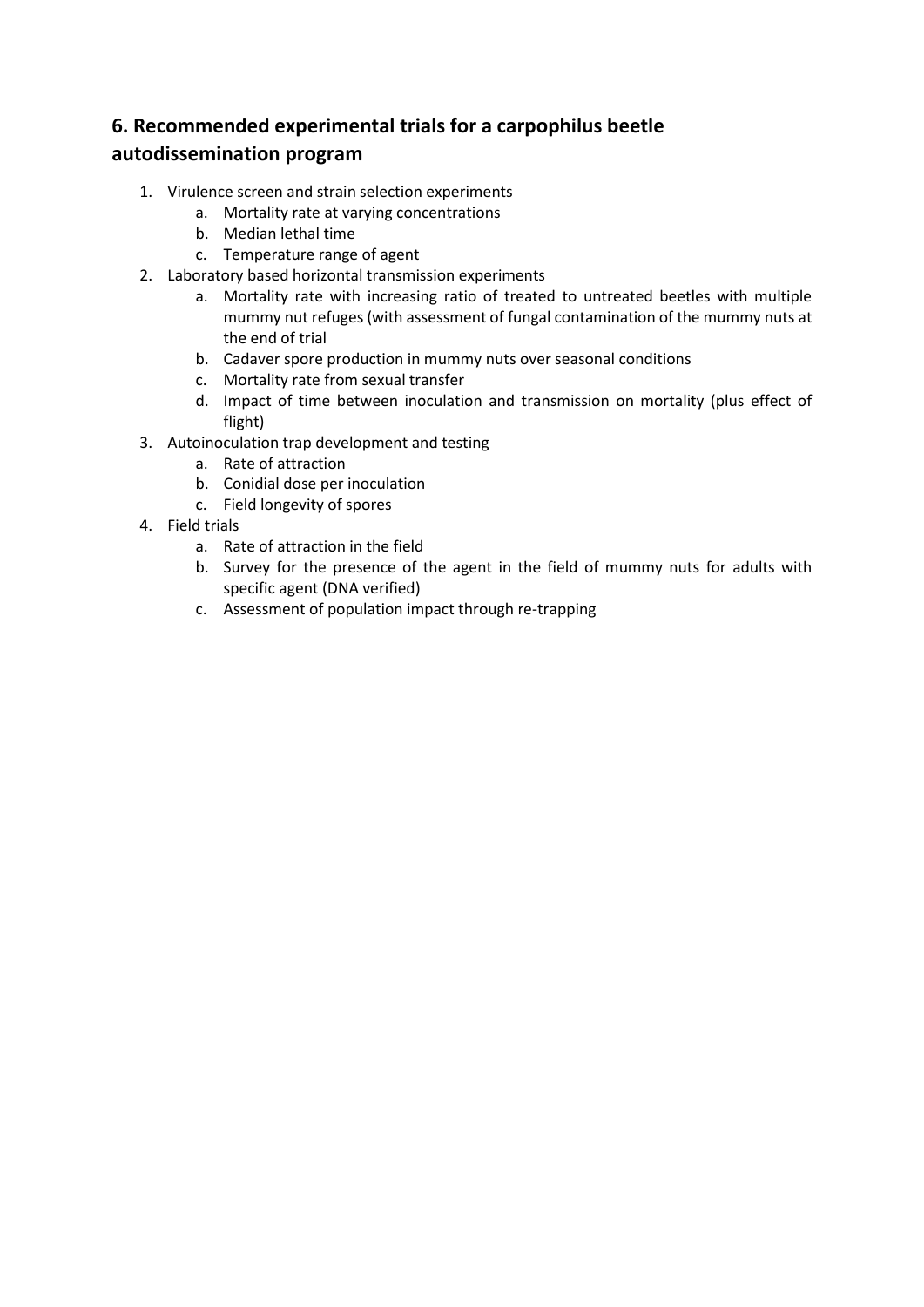## **7. Reference list**

- AKHANAEV, Y., TOMILOVA, O., YAROSLAVTSEVA, O., DUISEMBEKOV, B., KRYUKOV, V. & GLUPOV, V. 2017. Combined action of the entomopathogenic fungus Metarhizium robertsii and avermectins on the larvae of the colorado potato beetle Leptinotarsa decemlineata (Say) (Coleoptera, Chrysomelidae). *Entomological Review,* 97**,** 158-165.
- ARTHURS, S. & THOMAS, M. B. 2001. Effects of Temperature and Relative Humidity on Sporulation of Metarhizium anisopliae var. acridum in Mycosed Cadavers of Schistocerca gregaria. *Journal of Invertebrate Pathology,* 78**,** 59-65.
- BARTELT, R. & HOSSAIN, M. 2010. Chemical ecology of Carpophilus sap beetles (Coleoptera: Nitidulidae) and development of an environmentally friendly method of crop protection. *Terrestrial Arthropod Reviews,* 3**,** 29-61.
- BRUCK, D. J. & LEWIS, L. C. 2002. Carpophilus freemani (Coleoptera: Nitidulidae) as a vector of Beauveria bassiana. *Journal of Invertebrate Pathology,* 80**,** 188-190.
- DEMBILIO, Ó., QUESADA-MORAGA, E., SANTIAGO-ÁLVAREZ, C. & JACAS, J. A. 2010. Potential of an indigenous strain of the entomopathogenic fungus Beauveria bassiana as a biological control agent against the Red Palm Weevil, Rhynchophorus ferrugineus. *Journal of Invertebrate Pathology,* 104**,** 214-221.
- DOBERSKI, J. W. 1981. Comparative laboratory studies on three fungal pathogens of the elm bark beetle Scolytus scolytus: Effect of temperature and humidity on infection by Beauveria bassiana, Metarhizium anisopliae, and Paecilomyces farinosus. *Journal of Invertebrate Pathology,* 37**,** 195-200.
- DOTAONA, R., WILSON, B. A. L., STEVENS, M. M., HOLLOWAY, J. & ASH, G. J. 2017. Chronic effects and horizontal transmission of Metarhizium anisopliae strain QS155 infection in the sweet potato weevil, Cylas formicarius (Coleoptera: Brentidae). *Biological Control,* 114**,** 24-29.
- DOWD, P. F. & VEGA, F. E. 2003. Autodissemination of Beauveria bassiana by Sap Beetles (Coleoptera: Nitidulidae) to Overwintering Sites. *Biocontrol Science and Technology,* 13**,** 65- 75.
- FARGUES, J., GOETTEL, M. S., SMITS, N., OUEDRAOGO, A. & ROUGIER, M. 1997. Effect of temperature on vegetative growth of Beauveria bassiana isolates from different origins. *Mycologia,* 89**,** 383-392.
- FARGUES, J. & LUZ, C. 1998. Effects of Fluctuating Moisture and Temperature Regimes on Sporulation of Beauveria bassiana on Cadavers of Rhodnius prolixus. *Biocontrol Science and Technology,* 8**,** 323-334.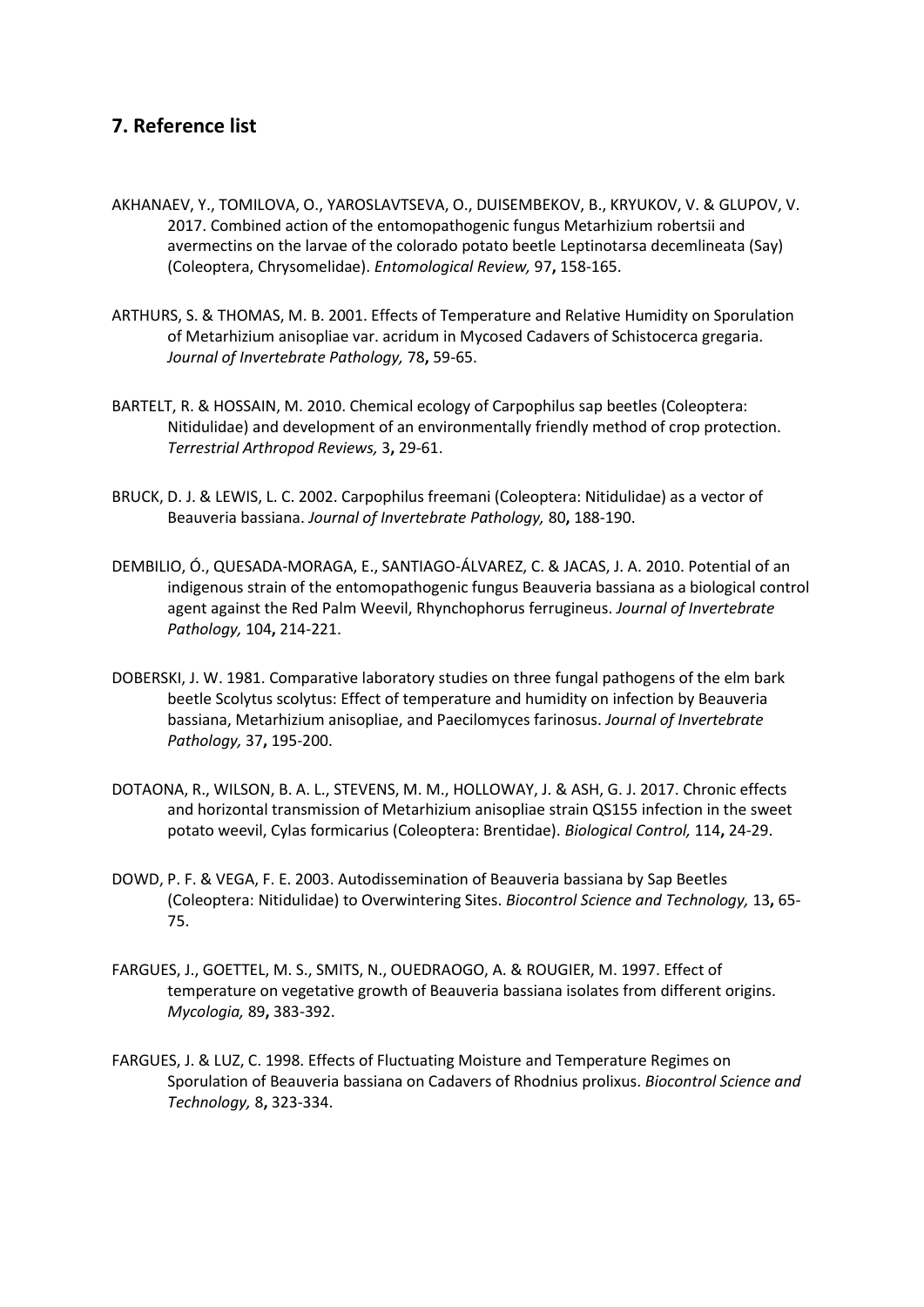- FARIA, M. R. D. & WRAIGHT, S. P. 2007. Mycoinsecticides and Mycoacaricides: A comprehensive list with worldwide coverage and international classification of formulation types. *Biological Control,* 43**,** 237-256.
- GETAHUN, M., BIASAZIN, T., WOLDE-HAWARIAT, Y., BENGTSSON, J., HILLBUR, Y. & SEYOUM, E. 2016. Metarhizium sp. isolated from dead Pachnoda interrupta (Coleoptera: Scarabaeidae) as a potential entomopathogenic fungus for the pest insect: proof-of-concept for autodissemination. *International Journal of Tropical Insect Science,* 36**,** 1-9.
- HUSBERG, G.-B. & HOKKANEN, H. 2001. Effects of Metarhizium anisopliae on the pollen beetle Meligethes aeneus and its parasitoids Phradis morionellus and Diospilus capito. *BioControl,* 46**,** 261-273.
- KLEIN, M. G. & LACEY, L. A. 1999. An Attractant Trap for Autodissemination of Entomopathogenic Fungi into Populations of the Japanese Beetle Popillia japonica (Coleoptera: Scarabaeidae). *Biocontrol Science and Technology,* 9**,** 151-158.
- KLINGEN, I., WESTRUM, K. & MEYLING, N. V. 2015. Effect of Norwegian entomopathogenic fungal isolates against Otiorhynchus sulcatus larvae at low temperatures and persistence in strawberry rhizospheres. *Biological Control,* 81**,** 1-7.
- KOCAÇEVIK, S., SEVIM, A., EROĞLU, M., DEMIRBAĞ, Z. & DEMIR, İ. 2016. Virulence and horizontal transmission of Beauveria pseudobassiana S.A. Rehner & Humber in Ips sexdentatus and Ips typographus (Coleoptera: Curculionidae). *TURKISH JOURNAL OF AGRICULTURE AND FORESTRY,* 40**,** 241-248.
- KREUTZ, J., ZIMMERMANN, G. & VAUPEL, O. 2004. Horizontal Transmission of the Entomopathogenic Fungus Beauveria bassiana among the Spruce Bark Beetle, Ips typographus (Col., Scolytidae) in the Laboratory and under Field Conditions. *Biocontrol Science and Technology,* 14**,** 837-848.
- LIU, H. & BAUER, L. S. 2006. Susceptibility of Agrilus planipennis (Coleoptera: Buprestidae) to Beauveria bassiana and Metarhizium anisopliae. *Journal of economic entomology,* 99**,** 1096.
- MASCARIN, G. & JARONSKI, S. 2016. The production and uses of Beauveria bassiana as a microbial insecticide. *World Journal of Microbiology and Biotechnology,* 32**,** 1-26.
- MOORE, D., BRIDGE, P. D., HIGGINS, P. M., BATEMAN, R. P. & PRIOR, C. 1993. Ultra-violet radiation damage to Metarhizium flavoviride conidia and the protection given by vegetable and mineral oils and chemical sunscreens. *Annals of Applied Biology,* 122**,** 605-616.
- MOTA, L. H. C., SILVA, W. D., SERMARINI, R. A., DEMÉTRIO, C. G. B., BENTO, J. M. S. & DELALIBERA, I. 2017. Autoinoculation trap for management of Hypothenemus hampei (Ferrari) with Beauveria bassiana (Bals.) in coffee crops. *Biological Control,* 111**,** 32-39.
- MUERRLE, T. M., NEUMANN, P., DAMES, J. F., HEPBURN, H. R. & HILL, M. P. 2006. Susceptibility of adult Aethina tumida (Coleoptera: Nitidulidae) to entomopathogenic fungi. *Journal of economic entomology,* 99**,** 1.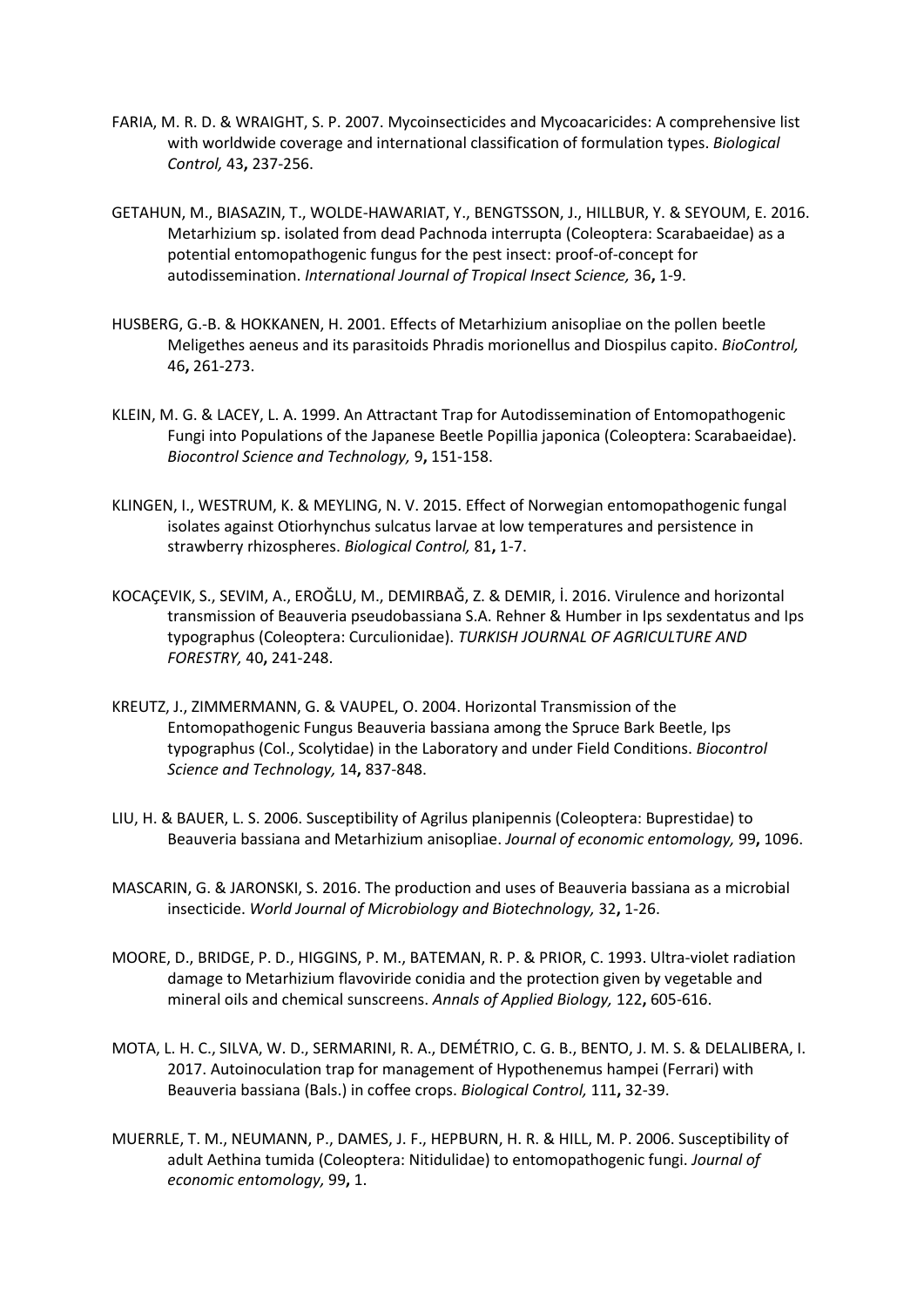- MWAMBURI, L., LAING, M. & MILLER, R. 2015. Effect of surfactants and temperature on germination and vegetative growth of Beauveria bassiana. *Brazilian Journal of Microbiology,* 46**,** 67-74.
- ONDIAKA, S., MANIANIA, N. K., NYAMASYO, G. H. N. & NDERITU, J. H. 2008. Virulence of the entomopathogenic fungi Beauveria bassiana and Metarhizium anisopliae to sweet potato weevil Cylas puncticollis and effects on fecundity and egg viability.(Report). *Annals of Applied Biology,* 153**,** 41.
- OUEDRAOGO, A., FARGUES, J., GOETTEL, M. S. & LOMER, C. J. 1997. Effect of temperature on vegetative growth among isolates of Metarhizium anisopliae and M. flavoviride. *Mycopathologia,* 137**,** 37-43.
- REDDY, G. V. P., ZHAO, Z. & HUMBER, R. A. 2014. Laboratory and field efficacy of entomopathogenic fungi for the management of the sweetpotato weevil, Cylas formicarius (Coleoptera: Brentidae). *Journal of Invertebrate Pathology,* 122**,** 10-15.
- UGINE, T. A., PETERS, K. E., GARDESCU, S. & HAJEK, A. E. 2014. The effect of time postexposure and sex on the horizontal transmission of Metarhizium brunneum conidia between Asian longhorned beetle (Coleoptera: Cerambycidae) mates. *Environmental entomology,* 43**,** 1552.
- VEGA, F. E., DOWD, P. F. & BARTELT, R. J. 1995. Dissemination of Microbial Agents Using an Autoinoculating Device and Several Insect Species as Vectors. *Biological Control,* 5**,** 545-552.
- VERA, J. T., MONTOYA, E. C., BENAVIDES, P. & GÓNGORA, C. 2011. Evaluation of Beauveria bassiana (Ascomycota: Hypocreales) as a control of the coffee berry borer Hypothenemus hampei (Coleoptera: Curculionidae: Scolytinae) emerging from fallen, infested coffee berries on the ground. *Biocontrol Science and Technology,* 21**,** 1-14.
- YASUDA, K. 1999. Auto-infection system for the sweet potato weevil, Cylas formicarius (Fabricius) (Coleoptera : Curculionidae) with entomopathogenic fungi, Beauveria bassiana using a modified sex pheromone trap in the field. *Applied Entomology and Zoology,* 34**,** 501-505.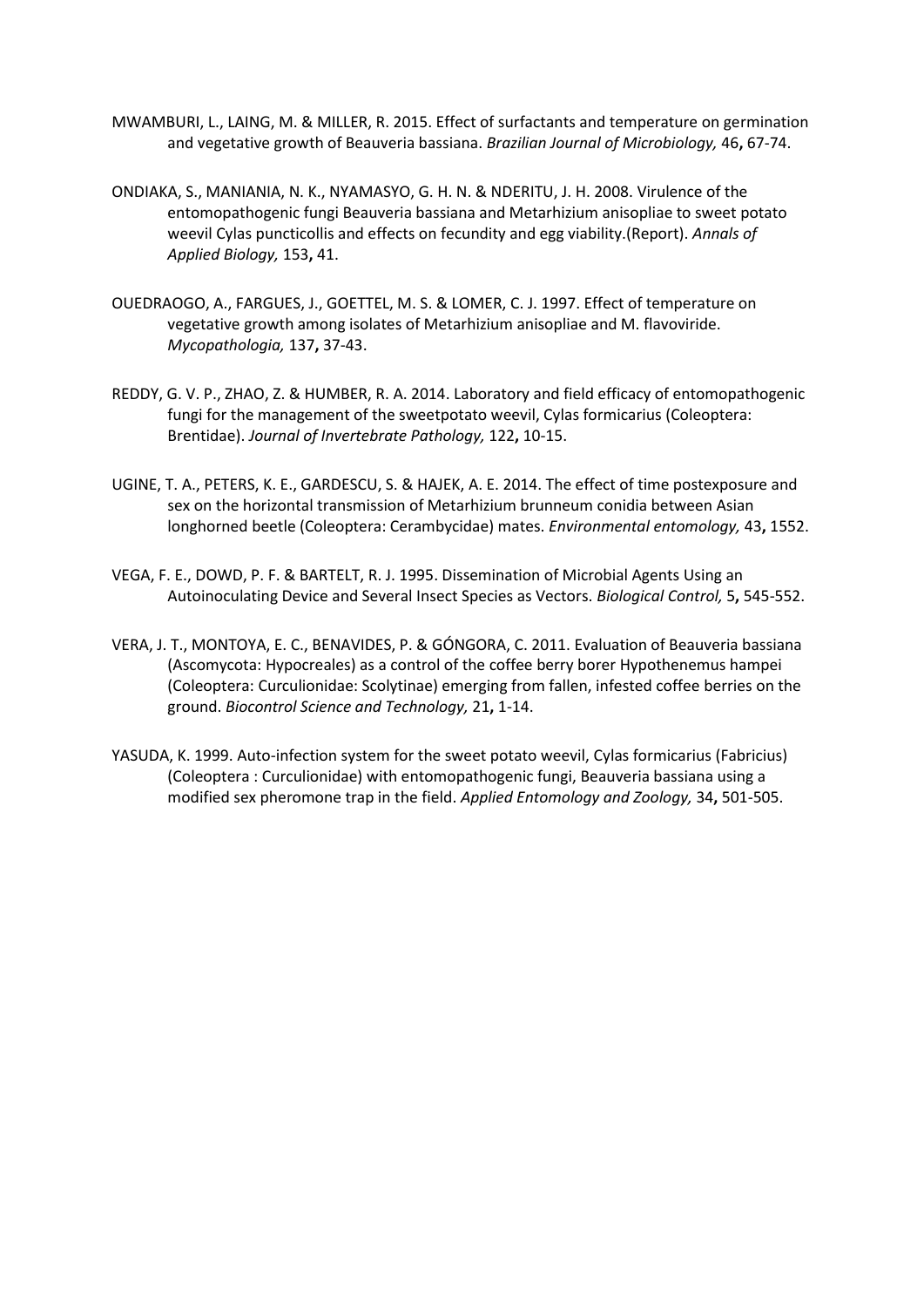# Part 2. A literature search for use of neem products to control insects in almond orchards

## **1. Background & Methods**

Certain natural products may offer an alternative choice to synthetic pesticides, due to their reduced negative impacts on human health, beneficial insects and the environment. Neem oil derived from the seeds of the neem tree *Azadirachta indica* has a long history of use in India as a pesticide, cosmetic, and natural remedy. The Almond industry has shown interest in exploring the use of neem oil to control both carob moth and Carpophilus beetle. Section two conducts a literature search on the use of neem (azadirachtin) oils in the context of controlling almond pests. The literature search utilised the Victorian Government Library Services and *Google* search engine were used. Both the common name "neem" and the active ingredient "Azadirachtin" were used in combination with pest names. As carpophilus and carob moth are the major issues to the almond industry, "lepidoptera" and "coleoptera" / "beetles" were also used in the literature search.

## **2. Result**

### **2.1 Overview of neem and azadirachtin**

*Azadirachta indica* is native to seasonally dry, tropical woodlands of north-east India and probably some other parts of Asia. It has been planted in Africa, Australia, Latin America, and Asia (Koul 2005) mainly to establish plantations for production of neem extract to control a range of pests. Neem can tolerate severe drought and saline soils (Radwanski et al 1981). Fruits are the most important source of the ingredients that could potentially be used to control insects.

Neem oil is a mixture of compounds, however Azadirachtin is the most active component and some purified formulations are used as pesticide products. The quantity of azadirachtin present in the seed kernels may vary considerably depending on environmental and genetic factors. Azadirachtin has deterrent, anti-ovipositional, antifeedant, growth-disrupting(growth-regulating), fecundity and fitness-reducing properties on insects (Schmutterer 1990, Mordue (Luntz) and Balckwell 1993). Several other active compounds were also isolated from neem seed kernels, such as salannin, salannol, salannolacetate, 3-deacetylsalannin, azadiradion, 14-epoxyazaradion, gedunin, nimbinen, and deacetylnimbinen (Jones et al 1989).

Mathur (2013) considered the use of neem extract to be more acceptable as a part of Integrated Pest Management due to its relative safety to biocontrol agents, specificity and different mode of action compared to the broad-spectrum pesticides such as carbamates, cyclodiene organochlorines etc. They can be used in a variety of crops and ornamentals for insect control. Mordue (Luntz) and Blackwell (1993) reported that azadirachtin can be effectively used as an antifeedant and insect growth regulator to control insects from several different orders. Azadirachtin showed antifeedant effects against some coleopterans, such as colorado potato beetle (*Leptinotarsa decemlineata*) (Zehnder and Warthen 1988). As an insect growth regulator (IGR), azadirachtin caused weight reduction in many lepidoptera species (Isman 1993), increased the duration of immature stages of *Spodoptera littoralis* (Adel and Sehnal 2000), and inhibited/delayed moulting of American cockroach (Quadri and Narsaiah 1978). Azadirachtin can also be used as a nematicide (Lynn et al 2010). The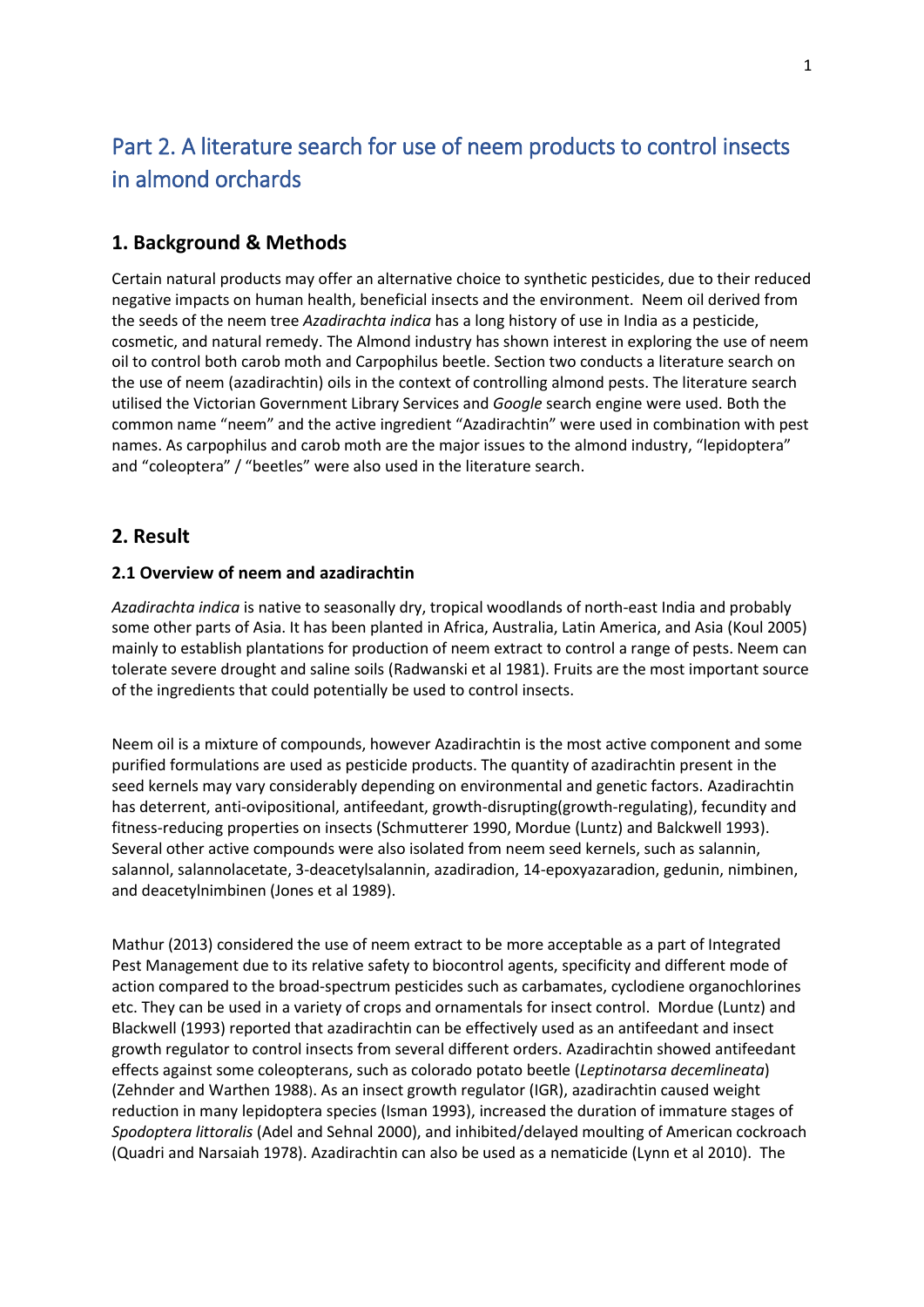efficacy of Neem oils is mainly depens on the amount and the formulation. Neem oils can be formulated as granules, wettable powders, emulsifiable concentrates and dust.

Neem and many naturally occurring pesticides are often slow acting as crop protectants. Neem can play a significant role in resistance management due to its different mode of action. Lowery and Smirle (2000) demonstrated that neem products can be used in reducing levels of detoxification enzymes by blockage of protein synthesis and therefore may be more effective in resistant strains of insects. Trisyono and Whalon (2000) also reported that 0.25% Neemix combined with *Bacillus thuringiensis* (Bt) can be used as a resistance breaking compound when used against the Bt resistant strain of Colorado potato beetle.

### **2.2 Influence on insect behaviour and physiology**

Heyde et al (1984) reported that the application of 3% neem oil resulted in fewer brown plant hoppers (*Nilaparvata lugens*) landing. Here, neem acted as an olfactory repellent, and no insect contact with treated plants was necessary. Oviposition repellence has also been reported: many lepidopterans including cabbage webworm *Crocidolomia binotalis*; the cotton bollworm *Helicoverpa armigera*; and the fall armyworm *Spodoptera frugiperda*; stopped laying eggs on plants treated with neem products. Some beetles (*Callosobruchus* spp.) have also shown oviposition avoidance in the presence of neem (Schmutterer 1990).

When rice plants were treated with 1 to 50% emulsion of neem oil, food intake by some homopteran insects (for example *N. lugens*, *Sogatella frucifera* and *Nephotettis virescens)* was reduced significantly compared to control plants. Saxena et al (1984) found similar results with *N. lugens,* when these insects were feeding on rice plants grown in soils mixed with neem cake (Heyde et al. 1984). The Japanese beetle*, Popillia japonica*, stopped feeding on soybean leaves when treated with 1 % aqueous emulsion from the neutral portion of an ethanolic neem seed kernel extract; Azadirachtin was also effective. However, spraying the leaves of roses and grapes with neem seed extract did not generate any repellent effect against beetle (Ladd 1981). Schmutterer (1990) reported that many lepidopteran larvae including *Spodoptera littoralis*, *S. frugiperda*, *S. exempta*, *Heliothis virescens*, *Helicoverpa zea*, *H. armigera* reduced their feeding when plants were sprayed with Azadirachtin. Simmonds et al (1984) reported that oligophagous species were more sensitive to Azadirachtin compared to polyphagous ones. Adel and Sehnal (2000) concluded that the antifeedant effect and toxicity due to Azadirachtin and its related products were obvious in the early instars. They found that adding 10 ppm Azadirachtin to the diet of S. *littoralis* was repellent to 2nd instars but was acceptable to their higher instars ( $4<sup>th</sup>$  and  $6<sup>th</sup>$ ), and some of which completed their life cycle but the adults were sterile.

Mehaoua et al (2013) reported that neem based products can stop or slow down the development of eggs and larvae, blocking metamorphosis of larvae and nymphs by inhibition of chitin synthesis. Heyde et al (1984) concluded that foliar application of neem oil and enriched formulated neem seed kernel extract could negatively affect the moulting process, increase the duration of the nymphal period, and increase dose dependent mortality in *N lugens* and *N virescens*. The Mexican bean beetle*, Epilachna varivenstis*, is one of the most investigated insects in relation to growth regulating effects of neem derivatives. Methanolic neem seed kernel extract in high concentrations or Azadirachtin, in most cases caused one to four dark brown to black spots on the dorsal side of the thorax of treated fourth instar larvae of *E varivenstis* (Schmutterer 1981, 1987). Most of these affected larvae failed to moult but lived for up to a month. Histological studies found that these black spots consisted of melanized, degenerated cells of the imaginal wing disks. The epidermis of these larvae was also partly damaged (Schluter 1981, 1987).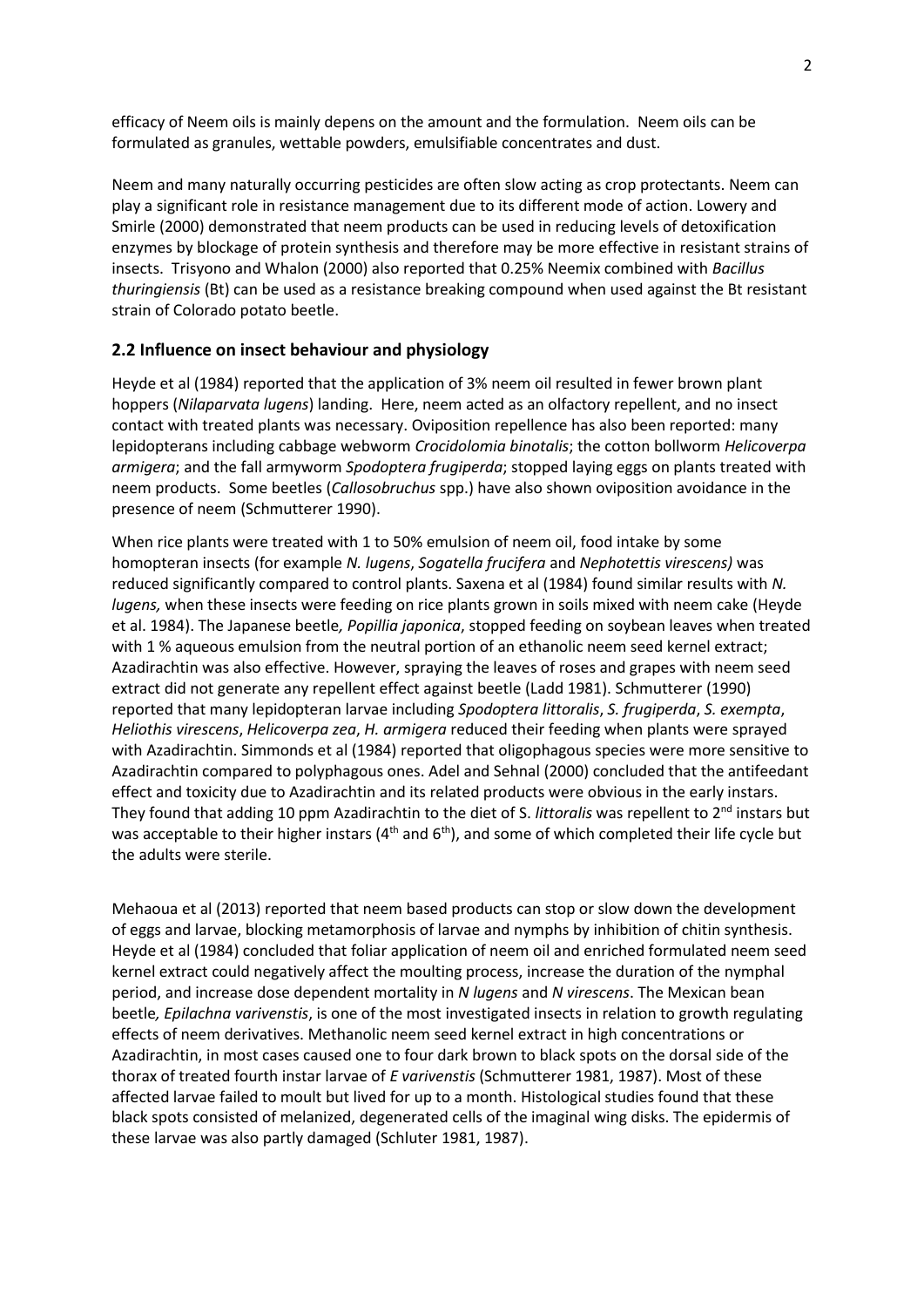Schmutterer (1990) reported in his review paper that Lepidoptera is one of the most sensitive groups of insects in relation to the growth regulating effects of neem and its derivatives. Incorporation of ground neem seed kernel in different concentrations (0.02, 0.2 and 0.5% in artificial diet) and fed 2-nd instar larvae of gypsy moth *Lymantria dispar*, resulted in almost 100% moulting inhibition. Fifth instar larvae of tobacco horn worm, *Manduca sexta*, showed high mortality when fed on diet mixed with 5 to 50 ppm of methanolic neem seed kernel extract.

### **2.3 Prospect for use of Azadirachtin against Carob moth**

Mordue (Luntz) and Nisbet (2000) reported that for Lepidoptera, Azadirachtin, with effective doses (<1 to 50 ppm) caused 50% inhibition of feeding, depending on the species. Mordue (Luntz) and Balckwell (1993) reported that Azadirachtin application to the first instar larvae of carob moth inhibited larval development, growth and caused larval death. Mehaoua et al (2013) reported positive correlation in carob moth larval mortality depending on the doses, irrespective of exposure time to Azadirachtin. Chougourou et al. (2012) reported similar conclusions of dose related mortality. Mehaoua et al (2013) further reported that Azadirachtin, irrespective of dose, reduced the fertility of carob moth females. Manal and Frantisek (2000) reported that although some immature insects might not be killed by Azadirachtin, fertility of emerged adults was reduced. Tang et al (2001) reported that Azadirachtin is more toxic to carob moth than to aphids.

### **Side effects of neem on biological control agents**

Due to relatively weak contact effects of neem-based pesticides, these products are in most cases not harmful or only slightly harmful to the most important natural enemies of pests. Saxena et al (1984) concluded that the wolf spider *Lycosa pseudoannulata*, an important predator of plant and leaf hoppers in rice, was not impacted by the use of neem oil to control these hoppers. Mansour et al (1987) also reported that extract of neem seed kernels was less toxic to the predatory mite *Phytoseiulus persimilis*, compared to the pest spider mites *Tetranychus cinnabarinus*. Srivastava and Parmar (1985) also concluded that predacious coccinellids were not affected by spray formulations with high neem content applied to sorghum, whereas the aphid, *Melanaphis sacchari*, was controlled successfully.

### **Limitations with neem products**

Schmutterer (1990) reported that neem products, like many other botanical products, have limited persistence in field conditions and considered that many environmental factors such as temperature, ultraviolet light, pH on treated plant parts, rainfall and other environmental factors may exert significant negative impact on the active ingredients. Schmutterer also reported that residual effects of most of the neem-based products are in general very short and mostly around five to seven days. This relatively short residual effect of neem products suggests a requirement for multiple applications with intervals of seven to ten days. Many synthetic pesticides also have frequent application interval requirement, so this is not a disadvantage of neem.

Neem-based products might need to be applied in high doses compared to the synthetic pesticides with strong contact effects. Schmutterer (1990) further reported that several neem-based products when applied against adult insects, for example bugs and beetles, do not always lead to obvious immediate mortality, but instead result in substantial reduction in fecundity. Therefore, the user needs to understand that the impact might not be obvious until the following generation.

### **Conclusions**

Neem products primarily work as a larvicide against lepidopteran pests, including carob moth, and any surviving larvae produce moths that have significantly reduce female fertility. This suggests that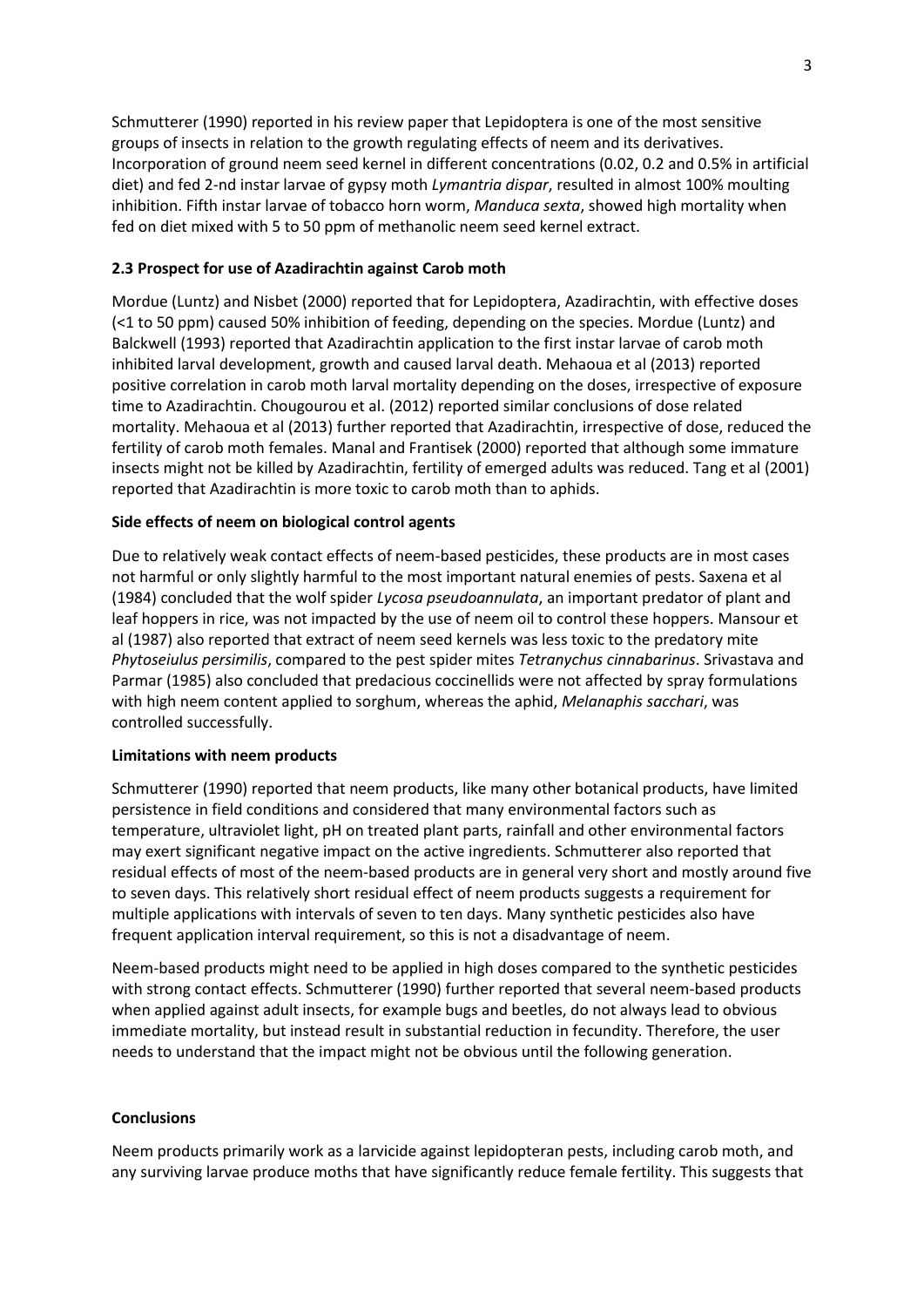application of sprays in conjunction with mating disruption may be worth investigation. Considering the mode of action of the neem products and their relatively low toxicities on natural enemies, we recommend evaluating Azadirachtin and related products under Australian field conditions to determine the practical application potential for use in IPM for almond pests.

Although the relatively short residual activities of neem and related products could be considered a disadvantage from the economic point of view for the Australian almond industry, their application in conjunction with mating disruption may overcome this limitation. Future research in the practical use of Azadirachtinin should also consider a better formulation to increase longevity and therefore probably their effectiveness.

#### **References**

Adel M. M and Sehnal F. 2000. Azadirachtin potentiates the action of ecdysteroid agonist RH- 2485 in *Spodoptera littoralis*. J. Insect Physiol. 46: 267-274.

Sieber K.P. and Rembold H. 1983. The effect of azadirachtin on the endocrine control of moulting in *Locuscta migratoria.* J. Insect Physiol. 29: 523-527.

Heyde, V. D. J., Saxena, R. C. and Schmutterer, H. 1984. Neem oil and neem extracts as potential insecticides for control of hemipterous rice pests. In Schmutterer, H., Ascher, K. R. S., (eds.) 1984. Natural Pesticides from the Neem Tree and Other Tropical Plants. Proc. 2nd Int. Neem Conf. Rauischholzhausen, 1983. Eschborn: GTZ. pp. 377-90

Isman M. B. 1993. Growth inhibitory and antifeedant effects of azadirachtin on six noctuids of regional economic importance. Pestic. Sci. 38: 57-63.

Isman M. B. 2006. The role if botanical insecticides, deterrents and repellents in modern agriculture and in an increasingly regulated world. Annual review of Entomology 51: 45-66.

Jacobsen M. 1986. The neem tree: Natural resistance, Excellence in natural resistance of plants to pests: roles of allelochemicals (M. B. Green and PA, Hedin Eds.) ACS symposium Ser. 296 ACS Washington DC 220-232.

Jones, P. S., Ley, S. V., Morgan, E. D., Santafianos, D. 1989. The chemistry of the neem tree. In Jacobson, M. (ed.) 1989. Focus on Phytochemical Pesticides. Vol. I, The Neem Tree. Boca Raton: CRC Press. pp. 19-45

Koul O. 2005. Insect Antifeedants CRC Press pp. 1-186.

Koul O. 1996. Natural product leads as anti-insect compounds. Prospects for biotechnology. In T.N. Ananthakrishnan (ed.) Biotechnological Perspectives in Chemical Ecology of Insects. Oxford. pp 15- 27.

Ladd, T. L. Jr. 1981. Neem seed extracts as feeding deterrents for the Japanese beetle, *Popilia japonica*. In Schmutterer, H., Ascher, K. R. S., Rembold, H. (eds.) 1981. Natural Pesticides from the Neem Tree. Proc. 1st Int. Neem Conf. 1980. Eschborn: GTZ. pp. 149-56

Ladd T. L., Warthen Jr J.D. and Klein M. G. 1984. Japanese beetle (Coleoptera: Scarabaeidae): the effects of azadirachtin on the growth and development of the immature forms. J. Econ. Entomol. 77: 903-905.

Lowery D. T. and Smirle M. J. 2000. Toxicity of insecticides to oblique banded leafroller, *Choristoneura rosaceana*, larvae and adults exposed previously to neem seed oil. Entomol. Exp. Appl. 95: 201-207.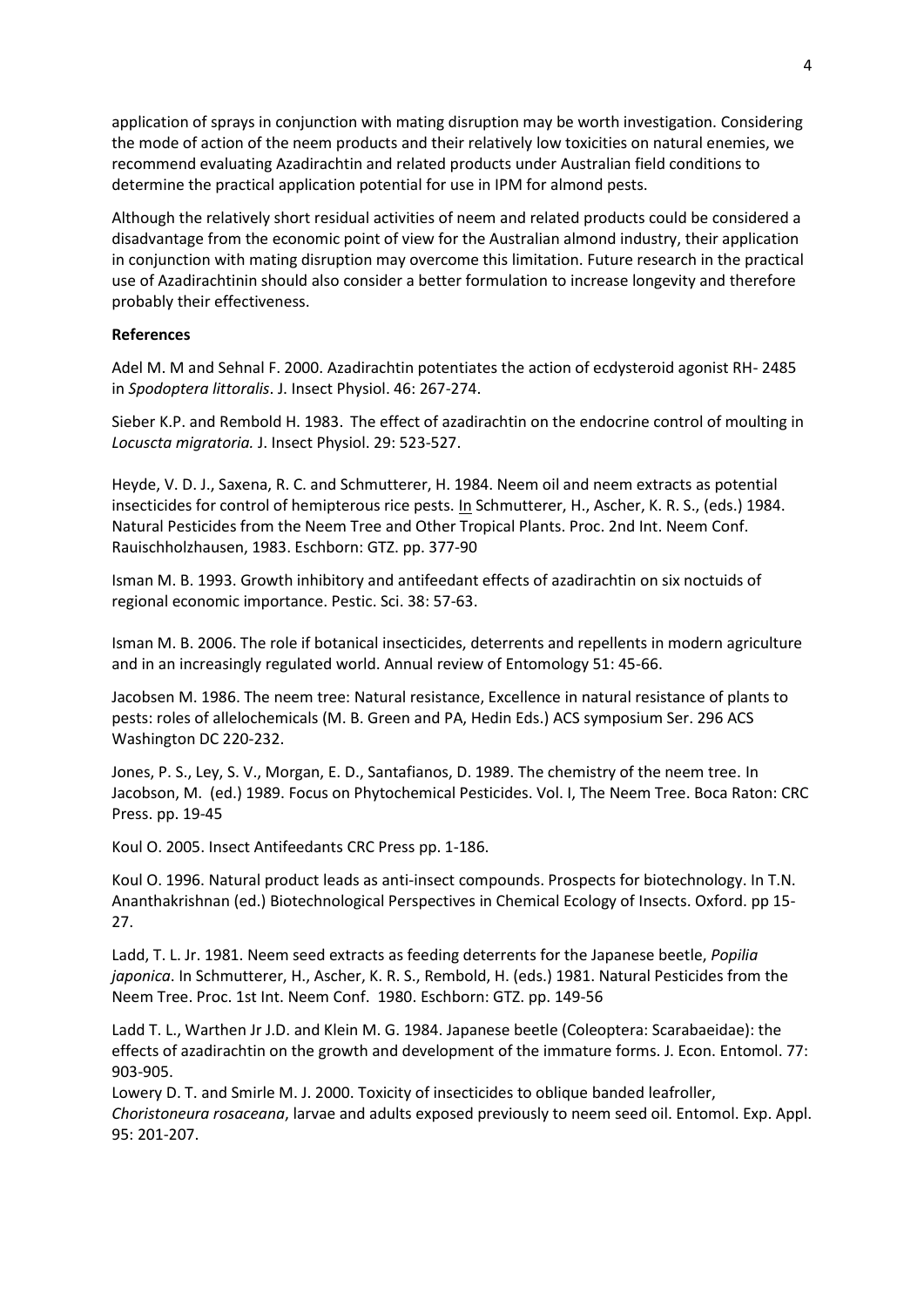Lynn O. M., Song, W. G. Shim, J.K. Kim J.E. and Lee K. Y. 2010. Effects of Azadirachtin and Neembased Formulations for the Control of Sweet potato Whitefly and Root-knot Nematodes. J Korean Soc. Appl. Biol. Chem. 53: 598-604.

Mansour, F., Ascher, K. R. S., Omari, 1987. Effect of neem seed kernel extracts from different solvents on the predacious mite *Phytoseiulus persimilis* and the phytophagous mite *Tetranychus cinnabarinus* as well as on the predatory spider *Chiracanthium mildei*. In Schmutterer, H., Ascher, K. R. S., ed. 1987. Natural Pesticides from the Neem Tree and Other Tropical Plants. Proc. 3rd Int. Neem Conf., Nairobi, 1986, pp. 577-87

Mathur S. 2013. Biopesticidal activity of *Azadirachta indica* A Juss. Res. J. Pharm. Chemic. Sci. 4: 1131-1136.

Mehaoua M. S., Hadjeb A., Lagha M., Bensalah M.K and Ouakid M.L 2013. Study of the Toxicity of Azadirachtinon Larval Mortality and Fertility of Carob Moth's Female *Ectomyelois ceratoniae* (Lepidoptera, Pyralidae) Under Controlled Conditions. American-Eurasian Journal of Sustainable Agriculture 7: 1-9.

Mordue (Luntz) A. J. and Blackwell A. 1993. Azadirachtin: an update. J. Insect Physiol. 39: 903-924. Mordue (Luntz), A.J. and A.J. Nisbet, 2000. Azadirachtin from the Neem Tree Azadirachta indica: it's Action Against Insects. An. Soc. Entomol. Brasil, 29(4): 615-632.

Pavela R. 2007. Possibilities of botanical pesticide exploitation in plant protection. Pest Technology 1: 47-52.

Quadri, S. H., Narsaiah, J. 1978. Effect of azadirachtin on the moulting process of last instar nymphs of *Periplaneta americana*. Indian J. Exp. Bioi. 16: 141

Radwanski, S. A., Wickens, G. E. 1981. Vegetative fallows and potential value of the neem tree (*Azadirachta indica*) in the tropics. Econ. Bot. 35: 398-414

Saxena, R. C, Epino, P. B., Cheng-Wen, Tu, Puma, B. C. 1984. Neem, chinaberry and custard apple: antifeedant and insecticidal effects of seed oils on leafhopper and planthopper pests of rice. In Schmutterer, H., Ascher, K . R. S., (eds.) 1984. Natural Pesticides from the Neem Tree and Other Tropical Plants. Proc. 2nd Int. Neem Can/Rauischholzhausen, 1983, pp. 403-12

Saxena, R. C., Justo, H. D. Jr., Epino, P. B. 1984. Evaluation and utilization of neem cake against the brown planthopper, *Nilaparvata lugens* (Homoptera: Delphacidae). *J. Econ. Entomol*. 77: 502-7

Schluter, U. 1981. Histological observations of the phenomenon of black legs and thoracic spots: effects of pure fractions of neem kernel extracts on *Epilachna varivestis*. In Schmutterer, H., Ascher, K. R. S., Rembold, H. (eds.) 1981. Natural Pesticides from the Neem Tree. Proc. 1st Int. Neem Conf. 1980, pp. 97-104

Schluter, U. 1987. Effects of azadirachtin on developing tissues of various in- sect larvae. In Schmutterer, H., Ascher, K. R. S., ed. 1987. Natural Pesticides from the Neem Tree and Other Tropical Plants. Proc. 3rd Int. Neem Conf., Nairobi, 1986. pp. 331-48

Schmutterer, H. 1981. Some properties and components of the neem tree *Azadirachta indica* and their use in pest control in developing countries. Meded. Fac. Landbouwwet. Rijksuniv. Gent 46: 30- 47.

Schmutterer, H., Ascher, K. R. S., (eds.) 1984. Natural Pesticides from the Neem Tree and Other Tropical Plants. Proc. 2nd Int. Neem Conf., Rauischholzhausen 1983. pp. 403-12

Schmutterer, H. (ed) 1985. The neem tree *Azadirachtia indica* A. Juss and other meliaceous plants: Sources of unique natural products for integrated pest management, medicine, industry and other purposes. VCH, Weinheim, Germany, 696p.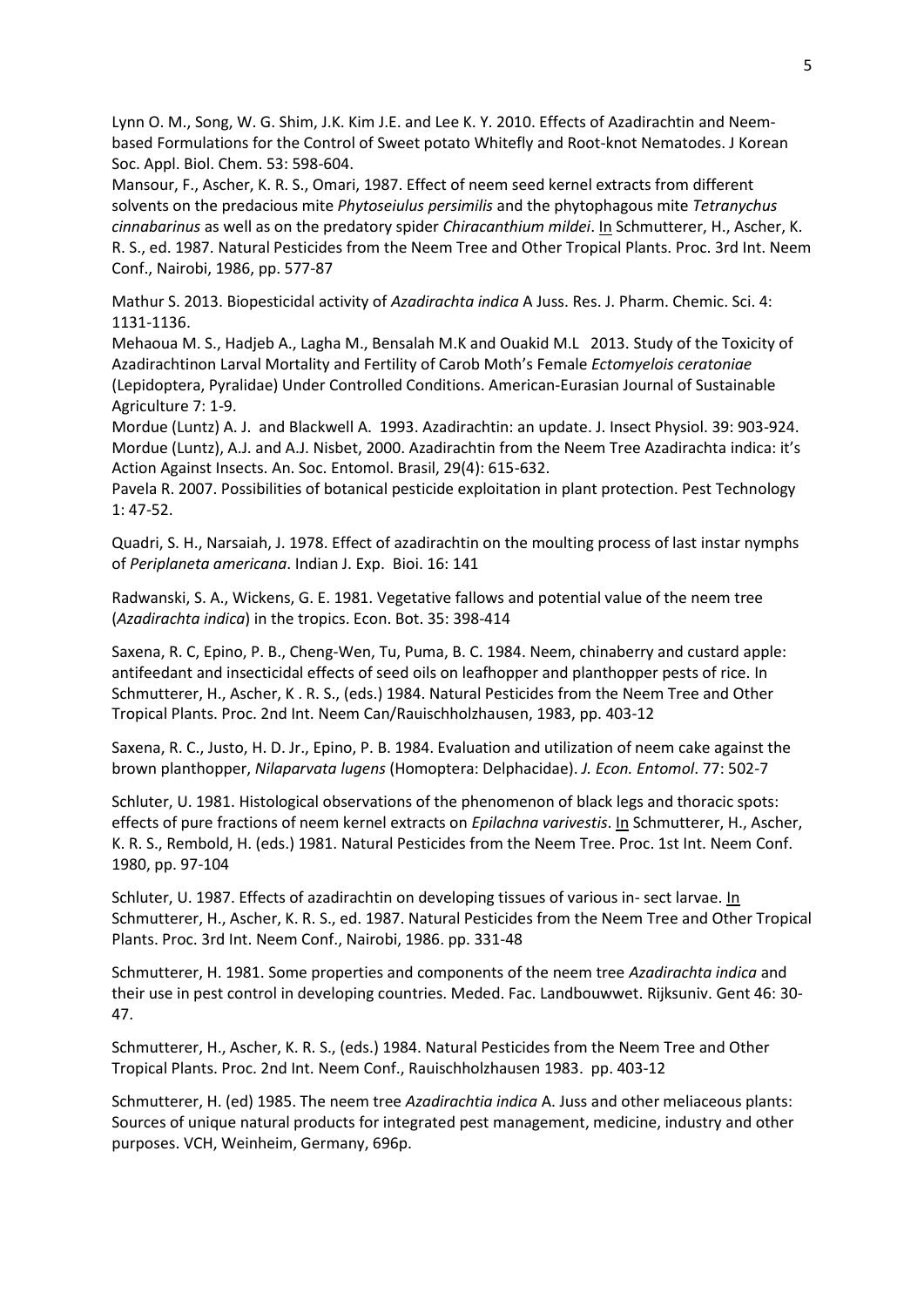Schmutterer, H. 1987. Insect growth disrupting and fecundity-reducing ingredients from the neem and chinaberry trees. In (ed.) Morgan, E. D. and Mandava, N. B. Handbook of Natural Pesticides, III (Part B): 1 l 9-70. Boca Raton, CRC Press. 1-80 pp.

Schmutterer H. 1990. Properties and potential of natural pesticides from the neem tree, *Azadirachta indica*. Annu. Rev. Entomol. 1990. 35: 271-97

Simmonds, M. S. J., Blaney, W. M. 1984. Some neurophysiological effects of azadirachtin on lepidopterous larvae and their feeding response. In Schmutterer, H., Ascher, K. R. S. (eds.) 1984. Natural Pesticides from the Neem Tree and Other Tropical Plants. Proc. 2nd Int. Neem Conf. Rauischholzhausen, 1983. pp. 163-80

Srivastava, K. P., Parmar, B. S. 1985. Evaluation of neem oil emulsifiable concentrate against sorghum aphids. *Neem Newsl*. 2:7

Tang, Y. Q., A. A. Weathersbee III and R.T. Mayer, 2001. Effect of Neem Seed Extract on the Brown Citrus Aphid (Homoptera: Aphididae) and its Parasitoid *Lysiphlebus testaceipes* (Hymenoptera: Aphidiidae). Environmental Entomology, 31: 172-176.

Trisyono A. and Whalon M. E. 2000. Toxicity of neem applied alone and in combination with *Bacillus thuringiensis* to Colorado potato beetle (Coleoptera: Chrysomelidae). J. Econ. Entomol. 92: 1281-1288.

Yasmin, A. and Isman M. B. 2013. Plant natural products for pest management: The magic mixtures. In Ishaaya et al (eds) Advanced Technologies for Managing Insect Pests. Pp 231-247.

Zehnder G. and Warthen J.D. 1988. Feeding inhibition and mortality effects of neem-seed extract on the Colorado potato beetle. J. Econ. Entomol. 81: 1040-1044.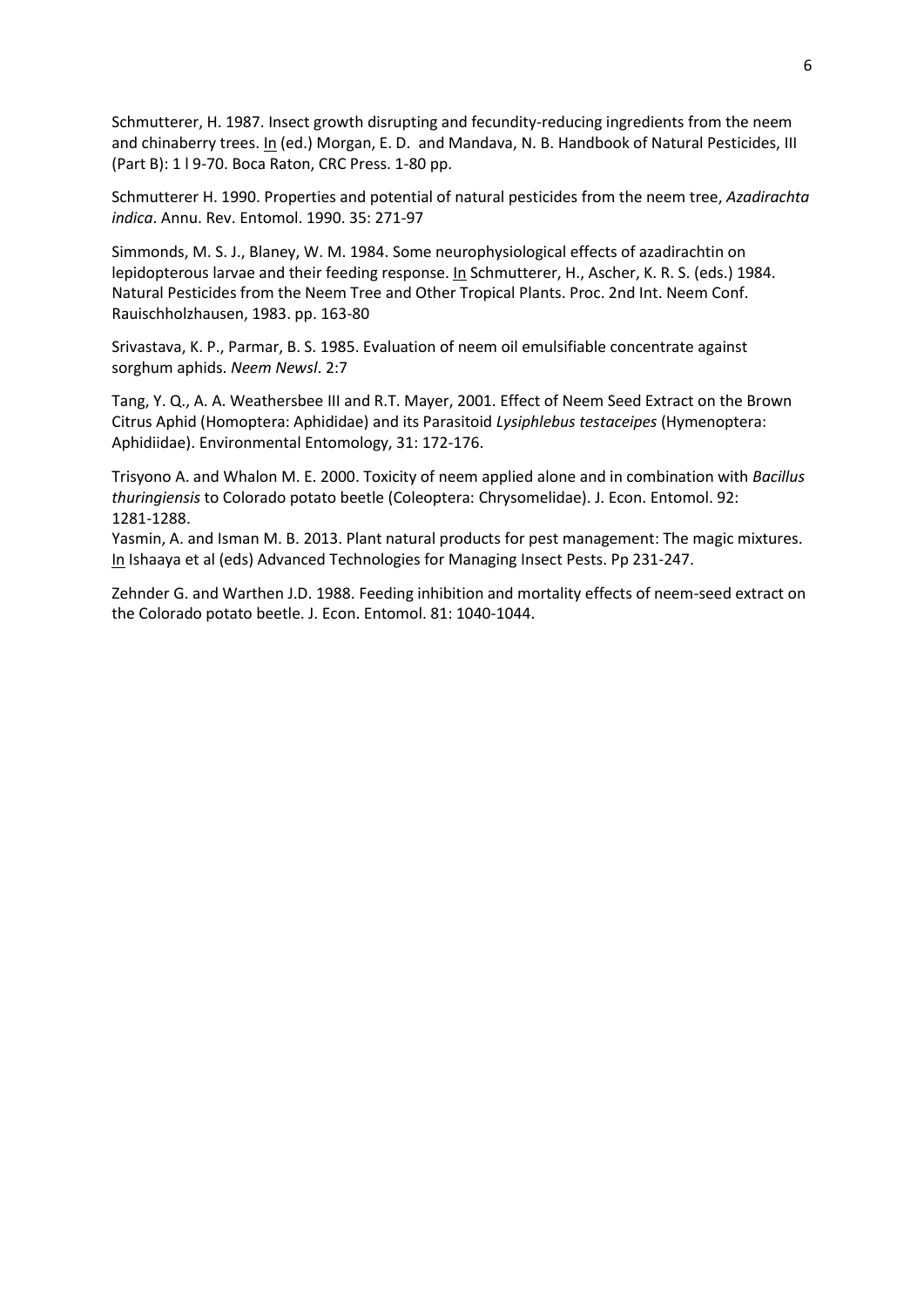## **Part 3. Table of alternative pesticides.**

(see next page)

Table 1. A list of the commercially available insecticides registered on almond in the USA and Australia has been compiled. The off-target toxicity and impact on many beneficial insects and predatory mites is documented. The table lists registered chemicals and their IRAC mode of action [\(www.irac-online.org\)](http://www.irac-online.org/). Trade names are not used . Ratings for pollinators are as follows: I, Do not apply or allow to drift to plants that are flowering (Red). II, Do not apply or allow to drift to plants that are flowering, except when the application is made between sunset and midnight if allowed by the label and regulations (Orange). III; No bee precaution, except when required by the label or regulations (Green). IRAC mode of action, Groups and Sub-Group allow users to identify products with the same mode of action.

From Table 1 we selected chemicals that are not registered for use in almond in Australia but are used against caterpillars by the US almond industry and have low-moderate impact on beneficials and pollinators. These chemicals, are listed in Table 2. We suggest further study on these chemicals to generate efficacy data.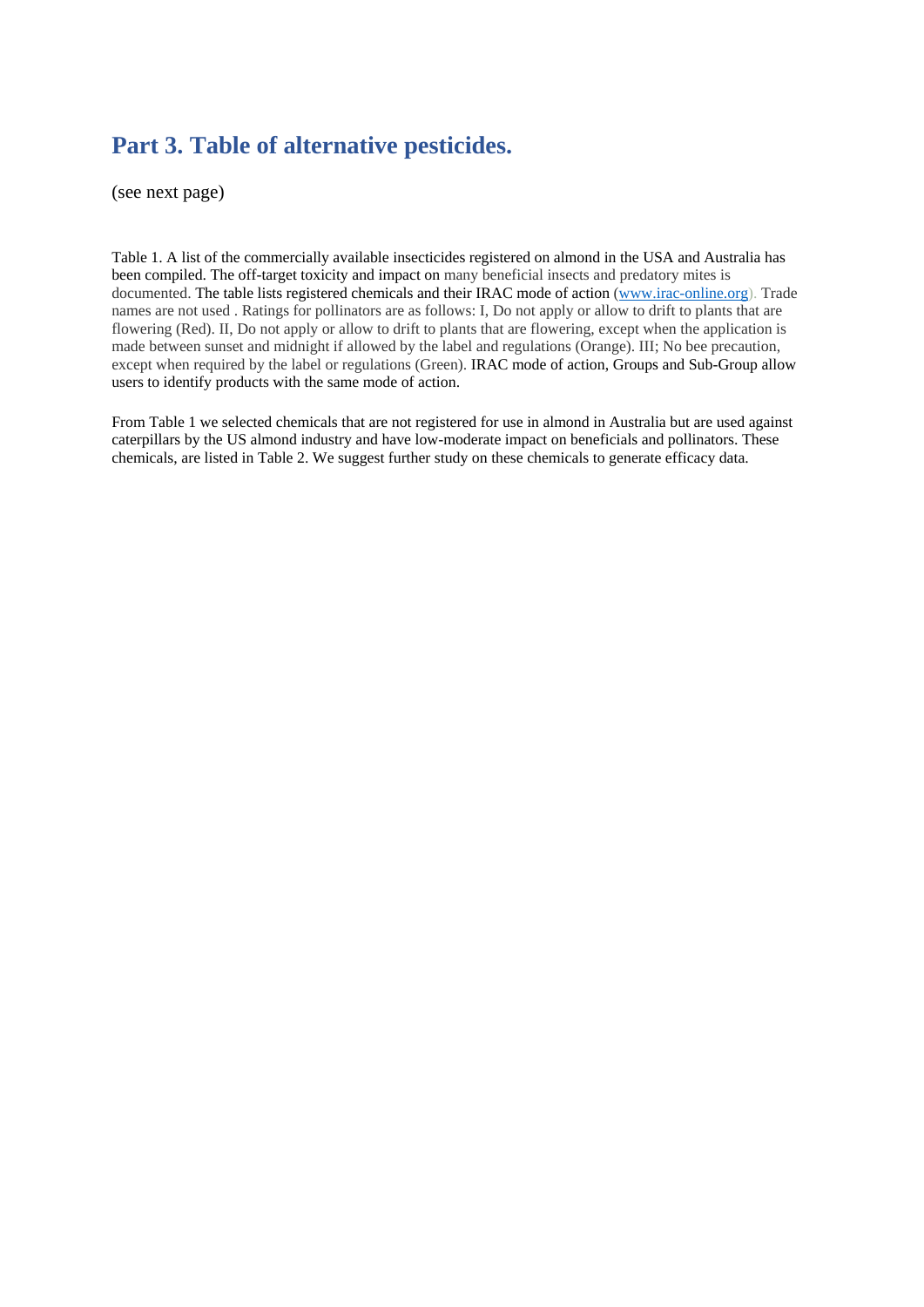# Table 1: Pesticides registered for use on almonds in Australia and/or USA

|                               | Mode of action<br>classification/group<br>number |                                             | Country where registered  |                                                  |                                   | Relative toxicity and Duration of impact on natural enemies |                    |                         |              |                                |              |                   |                               |                         |
|-------------------------------|--------------------------------------------------|---------------------------------------------|---------------------------|--------------------------------------------------|-----------------------------------|-------------------------------------------------------------|--------------------|-------------------------|--------------|--------------------------------|--------------|-------------------|-------------------------------|-------------------------|
| <b>Active ingredients</b>     |                                                  | <b>USA</b>                                  | Australia                 | <b>Targeted Physiology</b>                       | <b>Target pests in Almonds</b>    | Pollinators                                                 | Predatory<br>mites | Predatory<br>beetles    | Lacewings    | Parasitic<br>wasps             | Trichogramma | Predatory<br>bugs | Entomopathogenic<br>nematodes | Duration                |
| Abamectin                     | 6                                                | $\boldsymbol{\mathsf{x}}$                   | $\pmb{\mathsf{x}}$        | Nerve and Muscle                                 | Mites, leafminers                 |                                                             | H                  | M/H                     | H            | H                              | H            | H                 | L.                            | short                   |
| Acequinocyl                   | 20B                                              | $\pmb{\chi}$                                |                           | Respiration                                      | Mites                             | iii.                                                        | L                  | $(-)$                   | $(-)$        | $(-)$                          | $(-)$        | $(-)$             | $(-)$                         | $(-)$                   |
| <b>Bacillus thuringiensis</b> |                                                  |                                             |                           |                                                  |                                   |                                                             |                    |                         |              |                                |              |                   |                               |                         |
| ssp. Kurstaki                 | 11A                                              | $\boldsymbol{\mathsf{x}}$                   |                           | Midgut                                           | Caterpillars                      | iii.                                                        | $\mathbf{L}$       | $\mathbf{I}$            | L            | $\mathbf{L}$                   | $\mathbf{L}$ | L.                | L.                            | Short                   |
| Bifenazate                    | 20 <sub>D</sub>                                  | $\boldsymbol{\mathsf{x}}$                   | $\pmb{\mathsf{x}}$        | Respiration                                      | Mites                             | -ii -                                                       | H                  | $\mathsf{L}$            | $\mathbf{L}$ | $\mathsf L$                    | $(-)$        | $\mathbf{L}$      | $(-)$                         | Short                   |
| Bifenthrin                    | 3A                                               |                                             |                           | Nerve and Muscle                                 | insects, mites                    |                                                             | H                  | H                       | H            | H                              | н            | H                 | L                             |                         |
| Buprofezin                    | 16                                               | $\mathsf{x}$                                |                           | Growth and Developme                             | Sucking insects, beetles          | ii.                                                         | $\mathbf{L}$       | M                       | $\mathbf{L}$ | $\mathsf{L}$                   |              | H                 | $\mathbf{L}$                  | Long                    |
| Carbaryl                      | 1A                                               | $\boldsymbol{\mathsf{x}}$                   |                           | Nerve and Muscle                                 | Insects, mites                    | -i i                                                        | L/H                | H                       | M/H          | H                              | H            | H                 | L                             | Long                    |
| Chlorantraniliprole           | 28                                               |                                             | $\boldsymbol{\mathsf{x}}$ | Nerve and Muscle                                 | Carob moth                        | iii.                                                        | $\mathbf{L}$       | H                       | L            | L/M                            | $\mathbf{L}$ | $\mathbf{L}$      | $(-)$                         | Short                   |
| Clothianidin                  | 4A                                               |                                             | $\pmb{\mathsf{x}}$        | Nerve and Muscle                                 | Aphids, CM, OFM and Carpophilus?  | ÷.                                                          | M/H                | H                       | H            | H                              | $(-)$        | $(-)$             | $(-)$                         | $(-)$                   |
| Chlorpyrifos                  | 1B                                               | $\boldsymbol{\mathsf{x}}$                   |                           | Nerve and Muscle                                 | Insects, mites                    |                                                             | $\mathbf{L}$       | L/M                     | H            | L.                             | H            | L/M               | H                             | Moderate                |
| Clofentezine                  | 10A                                              | $\boldsymbol{\mathsf{x}}$                   | $\boldsymbol{\mathsf{x}}$ | Growth and Development                           | Mites                             | -iii.                                                       | L                  | $\mathbf{L}$            | L.           | $\mathbf{L}$                   | $\mathbf{L}$ | L.                | $(-)$                         | Short                   |
| Cyfluthrin                    | 3A                                               | $\boldsymbol{\mathsf{x}}$                   |                           | Nerve and Muscle                                 | Insects, mites                    | ÷i                                                          | H                  | H                       |              | H                              |              | H                 |                               | Moderate                |
| Diazinon                      | 1B                                               | $\boldsymbol{\mathsf{x}}$                   |                           | Nerve and Muscle                                 | Insects, mites                    |                                                             | $\mathsf{L}$       | H                       | H            | H                              | H            | H                 | $\mathsf{L}$                  | Moderate tp long        |
| Diflubenzuron                 | 15                                               | $\boldsymbol{\mathsf{x}}$                   |                           | <b>Srowth and Developmer</b>                     | Caterpillars                      | -ii -                                                       | $\mathsf{L}$       | H                       |              | $\mathbf{L}$                   |              | H                 | $(-)$                         | $(-)$                   |
| Emamectin benzoate            | 6                                                |                                             |                           | Nerve and Muscle                                 | Caterpillars                      |                                                             | $(-)$              | $(-)$                   |              | $(-)$                          |              | $(-)$             | $(-)$                         |                         |
| Esfenvalerate                 | 3A                                               | $\pmb{\times}$<br>$\boldsymbol{\mathsf{x}}$ |                           | Nerve and Muscle                                 | Insects, mites                    |                                                             | H                  | M                       |              | H                              |              | H                 | $(-)$                         | $(-)$<br>Moderate       |
|                               |                                                  |                                             |                           |                                                  |                                   |                                                             |                    |                         |              |                                |              |                   |                               |                         |
|                               | 10B                                              |                                             |                           | <b>Growth and Development</b>                    | Mites                             |                                                             |                    |                         |              |                                |              |                   |                               | Very long especially to |
| Etoxazole                     |                                                  | $\pmb{\times}$                              | $\pmb{\mathsf{x}}$        |                                                  |                                   | ii.                                                         | н<br>$\mathbf{L}$  | $(-)$<br>$\blacksquare$ | H            | $\mathsf{L}$<br>$\blacksquare$ | $(-)$        | H<br>$\mathbf{I}$ | $(-)$                         | predatory mites         |
| Fenbutatin oxide              | 12B                                              | $\boldsymbol{\mathsf{x}}$                   |                           | Respiration                                      | Mites                             | -iii.                                                       |                    |                         |              |                                |              |                   |                               | Short                   |
| Fenpropathrin                 | 3A                                               | $\boldsymbol{\mathsf{x}}$                   |                           | Nerve and Muscle                                 | Insects, mites                    | - i -                                                       | н                  | H                       |              | H                              |              | H                 | $(-)$                         | $(-)$                   |
|                               |                                                  |                                             |                           | Respiration                                      |                                   |                                                             |                    |                         |              |                                |              |                   |                               | Very long especially to |
| Fenpyroximate                 | 21A                                              | $\boldsymbol{\mathsf{x}}$                   |                           |                                                  | Mites and some insects            | iii.                                                        | H                  |                         |              | L.                             |              |                   | $(-)$                         | predatory mites         |
| Hexythiazox                   | 10A                                              | $\pmb{\chi}$                                |                           | rowth and Developm                               | Mites                             | ii.                                                         | $\mathbf{L}$       | $\mathbf{I}$            |              | $\mathbf{L}$                   |              | $\mathbf{I}$      | $(-)$                         | Short to moderate       |
| lambda-cyhalothrin            | 3A                                               | $\boldsymbol{\mathsf{x}}$                   |                           | Nerve and Muscle                                 | Plant bugs, beetles, caterpillars | ÷                                                           | н                  | н                       |              | H                              |              | H                 | $(-)$                         | Moderate                |
| Metaflumizone                 | 22B                                              | $\boldsymbol{\mathsf{x}}$                   |                           | Nerve and Muscle                                 | Ants                              | iii.                                                        | L                  | $\mathbf{I}$            | $\mathbf{L}$ | $\mathbf{I}$                   |              | H                 | $(-)$                         | $(-)$                   |
| Methoprene                    | <b>7A</b>                                        | $\boldsymbol{\mathsf{x}}$                   |                           | <b>Growth and Development</b> Ants               |                                   | iii.                                                        | $\mathbf{L}$       | $\mathbf{I}$            |              | $\mathsf{L}$                   |              | $\mathbf{I}$      | $(-)$                         | $(-)$                   |
| Methoxyfenozide               | 18                                               | $\pmb{\chi}$                                | $\mathbf{x}$              | <b>Growth and Developmen</b>                     | Caterpillars                      | $-11$                                                       | $\mathbf{L}$       | $\mathbf{L}$            | $\mathbf{L}$ | $\mathsf{L}$                   | $(-)$        | H                 | $\mathsf{L}$                  | None                    |
| Parafinic Oil                 | $(-)$                                            |                                             |                           | Unknown or Non-Specific Mites and San Jose scale |                                   | iii.                                                        | $(-)$              | $(-)$                   | $(-)$        | H                              | $(-)$        | $(-)$             | $(-)$                         |                         |
| Phosmet                       | 1B                                               | $\pmb{\times}$                              |                           | Nerve and Muscle                                 | Insects, mites                    | ÷i                                                          | H                  | H                       |              | H                              |              | H                 |                               | Moderate to long        |
| Petroleum Oils                | $(-)$                                            |                                             | $\mathsf{x}$              | Unknown or Non-Specific Insects, mites           |                                   | -ii -                                                       | M/H                | $\mathbf{I}$            | $\mathbf{I}$ | M/H                            | $(-)$        | $(-)$             | $\mathsf{L}$                  | Short to none           |
| Pirimicarb                    | 1A                                               |                                             | $\mathsf{x}$              | Nerve and Muscle                                 | Aphid                             | iii.                                                        | M/H                | $\mathbf{L}$            | L            | M/H                            | H            | L/M               | $(-)$                         |                         |
| Propagite                     | 12C                                              | $\boldsymbol{\mathsf{x}}$                   |                           | Respiration                                      | Mites                             | iii.                                                        | M                  | $\mathbf{L}$            |              | $\mathsf{L}$                   |              | L                 | $(-)$                         | Short                   |
| Pymetrozine                   | <b>9B</b>                                        |                                             | $\pmb{\mathsf{x}}$        | Nerve and Muscle                                 | Aphids                            | iii.                                                        | L                  | $\mathbf{I}$            | L.           | M/H                            | $(-)$        | $\mathbf{L}$      | $(-)$                         |                         |
| Pyriproxyfen                  | 7C                                               | $\pmb{\chi}$                                |                           | <b>Growth and Developmer</b>                     | Scale, beetles                    | -ii -                                                       | $\mathbf{L}$       | H                       |              | $\mathsf{L}$                   |              | H                 | $(-)$                         | Long                    |
| Spinetoram                    | 5                                                | $\boldsymbol{\mathsf{x}}$                   |                           | Nerve and Muscle                                 | Caterpillars, aphid, scale        | ii.                                                         | L/H                | M                       |              | L/M                            |              | M                 | $(-)$                         | Moderate                |
| Spinosad                      | 5                                                | $\pmb{\times}$                              |                           | Nerve and Muscle                                 | Caterpillars, aphid, scale        | ii.                                                         | L/H                | M                       |              | L/M                            |              | M                 | $(-)$                         | Short to moderate       |
| Spirodiclofen                 | 23                                               | $\boldsymbol{\mathsf{x}}$                   |                           | <b>Growth and Development</b>                    | Mites                             | ii.                                                         | $\mathsf{L}$       | $(-)$                   |              | $(-)$                          |              | $(-)$             | $(-)$                         | $(-)$                   |
| Sulfur                        |                                                  | $\boldsymbol{\mathsf{x}}$                   |                           | <b>Unknown or Non-Specific</b>                   | Mites and thrips                  | iii.                                                        | L/H                | $(-)$                   |              | H                              |              | L/M               | $(-)$                         | Short                   |
| Sulfoxaflor                   | 4C                                               |                                             | $\boldsymbol{\mathsf{x}}$ | Nerve and Muscle                                 | Apids                             | iii.                                                        | $\mathsf{L}$       | $\mathbf{L}$            | $\mathbf{L}$ | H                              | $(-)$        | M/H               | $(-)$                         |                         |
|                               |                                                  |                                             |                           |                                                  |                                   |                                                             |                    |                         |              |                                |              |                   |                               |                         |
| Relative toxicity             | $H = High$                                       | L= Low                                      | $(-)$ = No information    |                                                  |                                   |                                                             |                    |                         |              |                                |              |                   |                               |                         |
|                               |                                                  |                                             |                           |                                                  |                                   |                                                             |                    |                         |              |                                |              |                   |                               | Duration                |
|                               |                                                  |                                             |                           |                                                  |                                   |                                                             |                    |                         |              |                                |              |                   |                               | Short=Hours to days     |
|                               |                                                  |                                             |                           |                                                  |                                   |                                                             |                    |                         |              |                                |              |                   |                               | Moderate=Days to two    |
|                               |                                                  |                                             |                           |                                                  |                                   |                                                             |                    |                         |              |                                |              |                   |                               | weeks                   |
|                               |                                                  |                                             |                           |                                                  |                                   |                                                             |                    |                         |              |                                |              |                   |                               | Long=Many weeks to      |